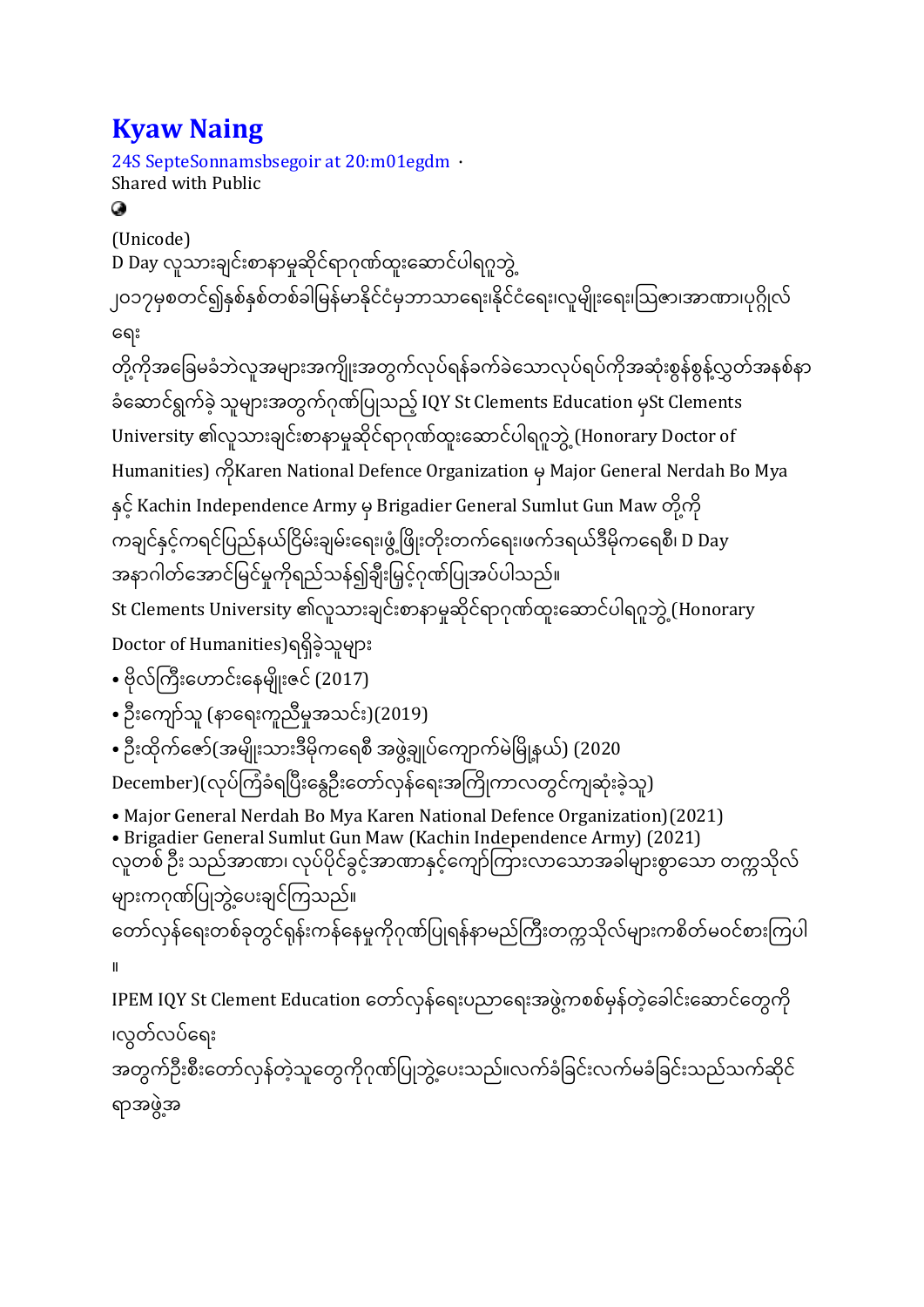စည်းများ၏သဘောထားဖြစ်သလိုတပ်သားများအသက်စွန့်တိုက်ပွဲဝင်နေစဉ်ဂုဏ်ပြုမှုလက်မခံလိုခြ  $\overline{a}$ င်းသည်လည်းစစ်ခေါင်းဆောင်တစ်ဦး၏သဘောထားဖြစ်နိုင်သလိုလုပ်သင့်သောလက်ရုံးရည်နှလုံးရ ို  $\overline{\phantom{a}}$  $\overline{\phantom{a}}$ ည်အလုပ်ကို

—<br>ပြတ်သားစွာလုပ်ခြင်းသည်တော်လှန်ရေးတာဝန်ဖြစ်သည်။ စစ်မှန်တဲ့သူတွေကိုဂုဏ်ပြုဘွဲ့ ပြတ်သားစွာပေးခြင်းသည် တော်လှန်ရေးပညာရေး အဖွဲ့၏ တော်လှန်ရေး တာဝန်ဖြစ်သည်။

KIA နှင့် KNU မရှိလျှင်မြန်မာနိုင်ငံသည်ဒုတိယမြောက်မြောက်ကိုရီးယားဖြစ်ကောင်းဖြစ်နိုင်သည်။ (English)

D Day Honorary Doctor of Humanities Award

Honorary Doctor of Humanities which is the honorary award of St Clements University of IQY St Clements Education Group which was begun to issue for Myanmar in every two years and which is the award to recognize and honour those who render their extra ordinary task at ultimate sacrifies for the people regardless of

religion,piolitics,nationality,power, authority and personal ground is awarded to Major General Nerdah Bo Mya Karen National Defence Organization)(2021) and Brigadier General Sumlut Gun Maw (Kachin Independence Army) (2021) for Peace, Development and Federal Democracy in Kachin State and Karen State and for future success of D Day. The recipients of Honorary Doctor of Humanities of St Clements University

• Ex Captain Nay Myo Zin (2017)

• U Kyaw Thu (Free Funeral Society)

• U Htike Zaw (Elected NLD MP of Kyaukme Electroate )

• Major General Nerdah Bo Mya Karen National Defence Organization)(2021)

• Brigadier General Sumlut Gun Maw (Kachin Independence Army) (2021)

When a person holds the power, authority and becomes famous, many universities want to award him or her. While a person is struggling in a revolution, no famous universities want to bother. We, revolutionary education group awards the people who are true leaders for freedom revolution. Without KIA and KNU, Myanmar might have been second North Korea.

Acceptance or non acceptance is the part of the intended recipient and the policy of related organization.

While the soldiers are fighting on the ground, unwillingness to accept the honours is also the quality of the military leader.

But doing the appropriate physical and mental tasks are the tasks of revolutionary organization.

Awarding and honouring the right candidate is also the task of revolutionary education group.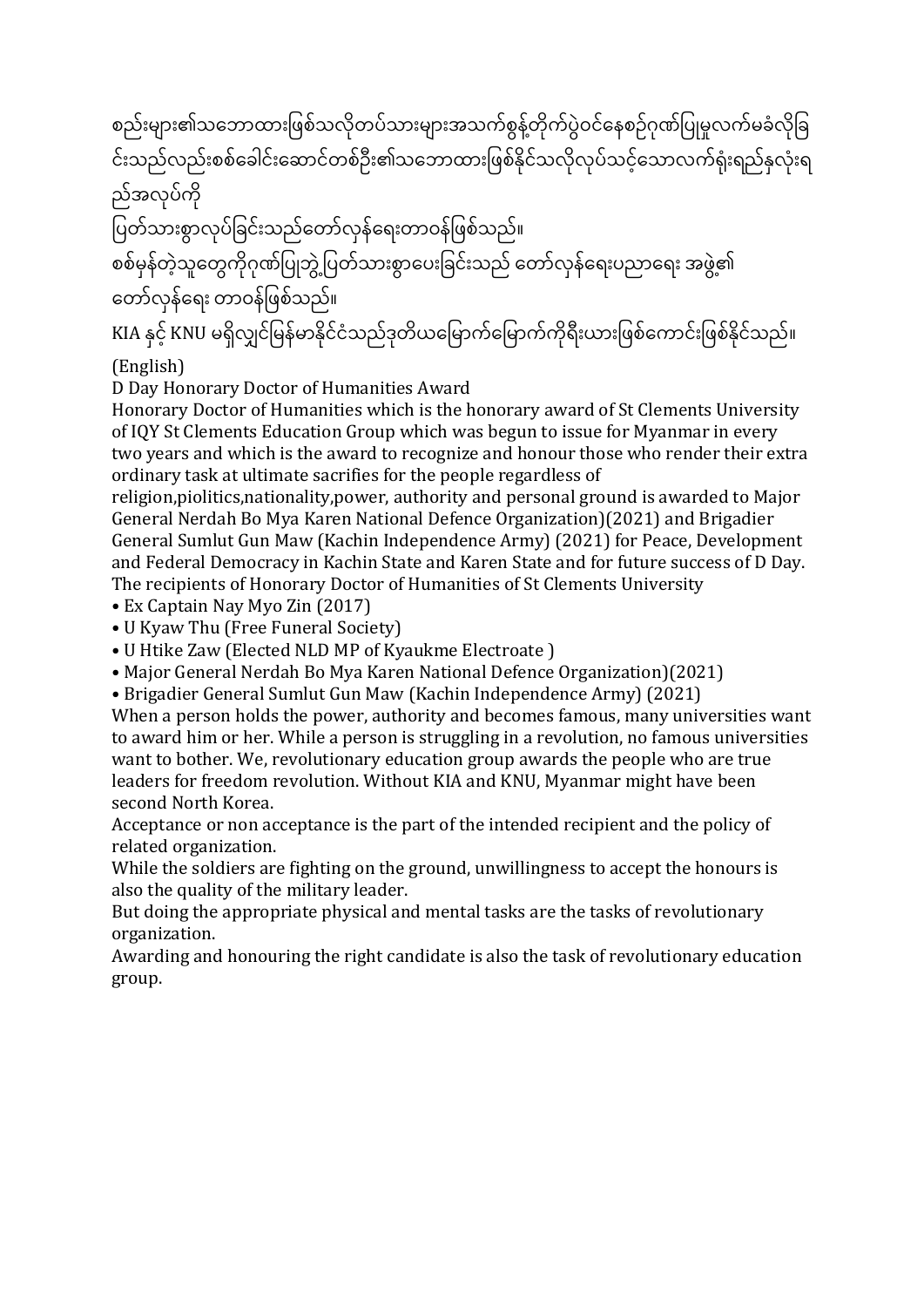| <b>St Clements University</b>                                  |  |
|----------------------------------------------------------------|--|
|                                                                |  |
| This is to Certify that                                        |  |
| <b>Sumlut Gun Maw</b>                                          |  |
| has been awarded the                                           |  |
| <b>Doctor of Humanities</b><br>(Honoris Causa)                 |  |
| With all rights, honours and privileges thereunto appertaining |  |
| Dated this 9th September 2021                                  |  |
| The official seal is bereunto affixed                          |  |
| Sauplin<br>Deputy Chancellor<br>dinimistrate                   |  |

310Amy Horwood, Myat Thu and 308 others 40 comments 190 shares **Like Comment Share 40 comments** •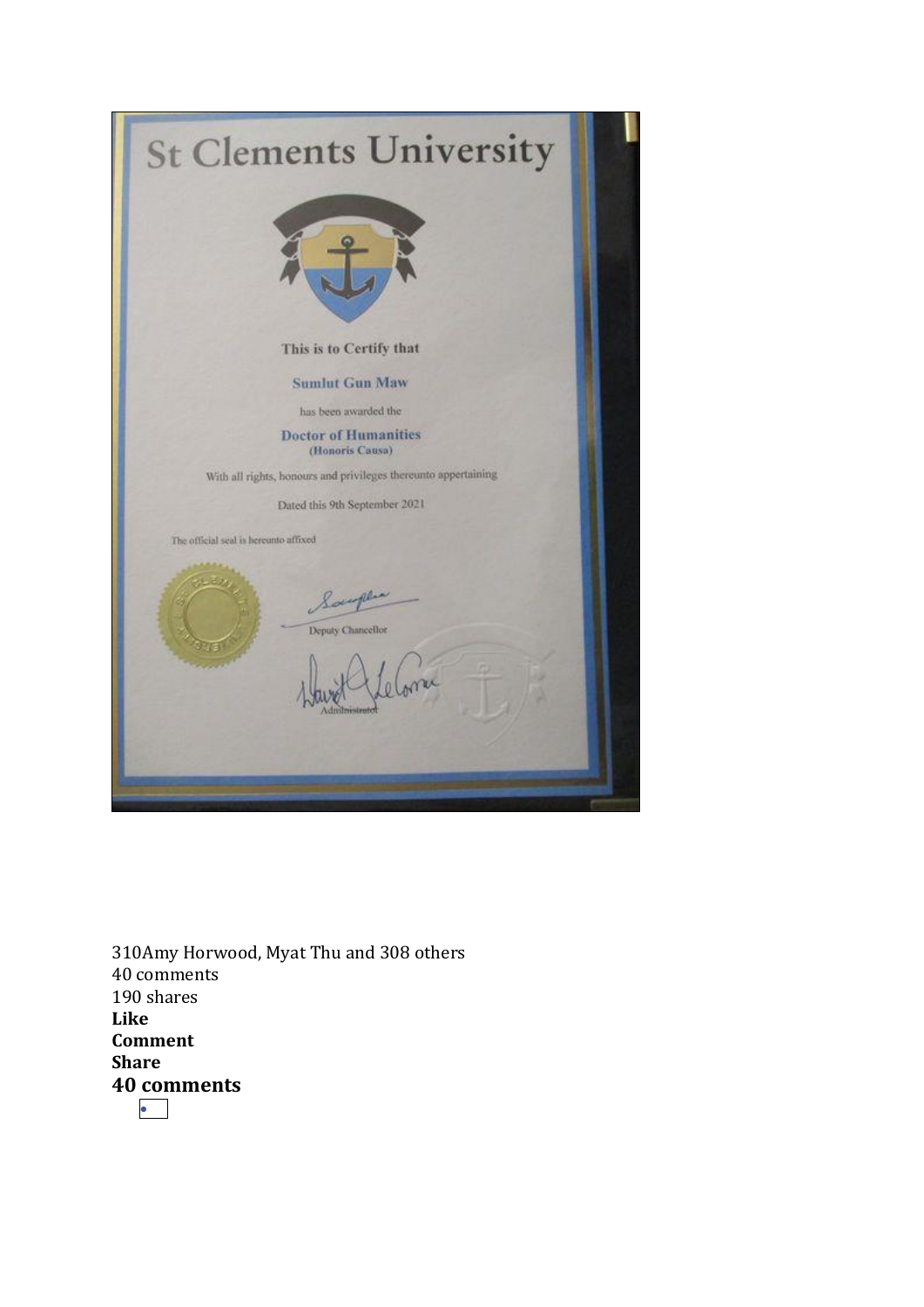# **[Carmel](https://www.facebook.com/profile.php?id=100005385732409&comment_id=Y29tbWVudDoxMzI2NTgxOTI0Mjk3MDFfMTMzMjc4NzI5MDM0MzE0&__cft__%5b0%5d=AZWLQq9vxWl5LHjecCSjhojO8asaMS4rW2i6qf9kN3_-7zKNQFdR0UynOBzRWU9S46SXybhQ5PrD-9V56unRIjz_70x7yRuwAzzRhFTqrnZSzWeUzKOQcm4OWwysOAoCRxU&__tn__=R%5d-R) Ch**

They deserved to be honored as heroes too

| 1 |                               |  |  |
|---|-------------------------------|--|--|
|   | $\circ$ Like<br>$\circ \cdot$ |  |  |
|   | <b>Reply</b>                  |  |  |
|   | $\circ$ $\cdot$ 8 h           |  |  |
|   | Ja Doi Ra Nawgu               |  |  |
|   | <b>Gunmaw Sumlut</b>          |  |  |
|   | <b>Congratulations</b>        |  |  |

o **Like**  $\circ$  ·

**Reply**

 $\circ$   $\cdot$  [6](https://www.facebook.com/permalink.php?story_fbid=132658192429701&id=100070565614277&comment_id=133298399032347&__cft__%5b0%5d=AZWLQq9vxWl5LHjecCSjhojO8asaMS4rW2i6qf9kN3_-7zKNQFdR0UynOBzRWU9S46SXybhQ5PrD-9V56unRIjz_70x7yRuwAzzRhFTqrnZSzWeUzKOQcm4OWwysOAoCRxU&__tn__=R%5d-R) h

•

•

# **Lagwi [Htang](https://www.facebook.com/lagwi.htangying?comment_id=Y29tbWVudDoxMzI2NTgxOTI0Mjk3MDFfMTMzMzAwMTUyMzY1NTA1&__cft__%5b0%5d=AZWLQq9vxWl5LHjecCSjhojO8asaMS4rW2i6qf9kN3_-7zKNQFdR0UynOBzRWU9S46SXybhQ5PrD-9V56unRIjz_70x7yRuwAzzRhFTqrnZSzWeUzKOQcm4OWwysOAoCRxU&__tn__=R%5d-R) Ying**

### **[Gunmaw](https://www.facebook.com/gunmaw.sumlut.1?__cft__%5b0%5d=AZWLQq9vxWl5LHjecCSjhojO8asaMS4rW2i6qf9kN3_-7zKNQFdR0UynOBzRWU9S46SXybhQ5PrD-9V56unRIjz_70x7yRuwAzzRhFTqrnZSzWeUzKOQcm4OWwysOAoCRxU&__tn__=R%5d-R) Sumlut** Dkb

#### **Congratulations**

o **Like**  $\circ \cdot$ 

**Reply**

 $\circ$   $\cdot$  [6](https://www.facebook.com/permalink.php?story_fbid=132658192429701&id=100070565614277&comment_id=133300152365505&__cft__%5b0%5d=AZWLQq9vxWl5LHjecCSjhojO8asaMS4rW2i6qf9kN3_-7zKNQFdR0UynOBzRWU9S46SXybhQ5PrD-9V56unRIjz_70x7yRuwAzzRhFTqrnZSzWeUzKOQcm4OWwysOAoCRxU&__tn__=R%5d-R) h

**[Hezekiah](https://www.facebook.com/lar.roi?comment_id=Y29tbWVudDoxMzI2NTgxOTI0Mjk3MDFfMTMzMzAxNDA5MDMyMDQ2&__cft__%5b0%5d=AZWLQq9vxWl5LHjecCSjhojO8asaMS4rW2i6qf9kN3_-7zKNQFdR0UynOBzRWU9S46SXybhQ5PrD-9V56unRIjz_70x7yRuwAzzRhFTqrnZSzWeUzKOQcm4OWwysOAoCRxU&__tn__=R%5d-R) Labang**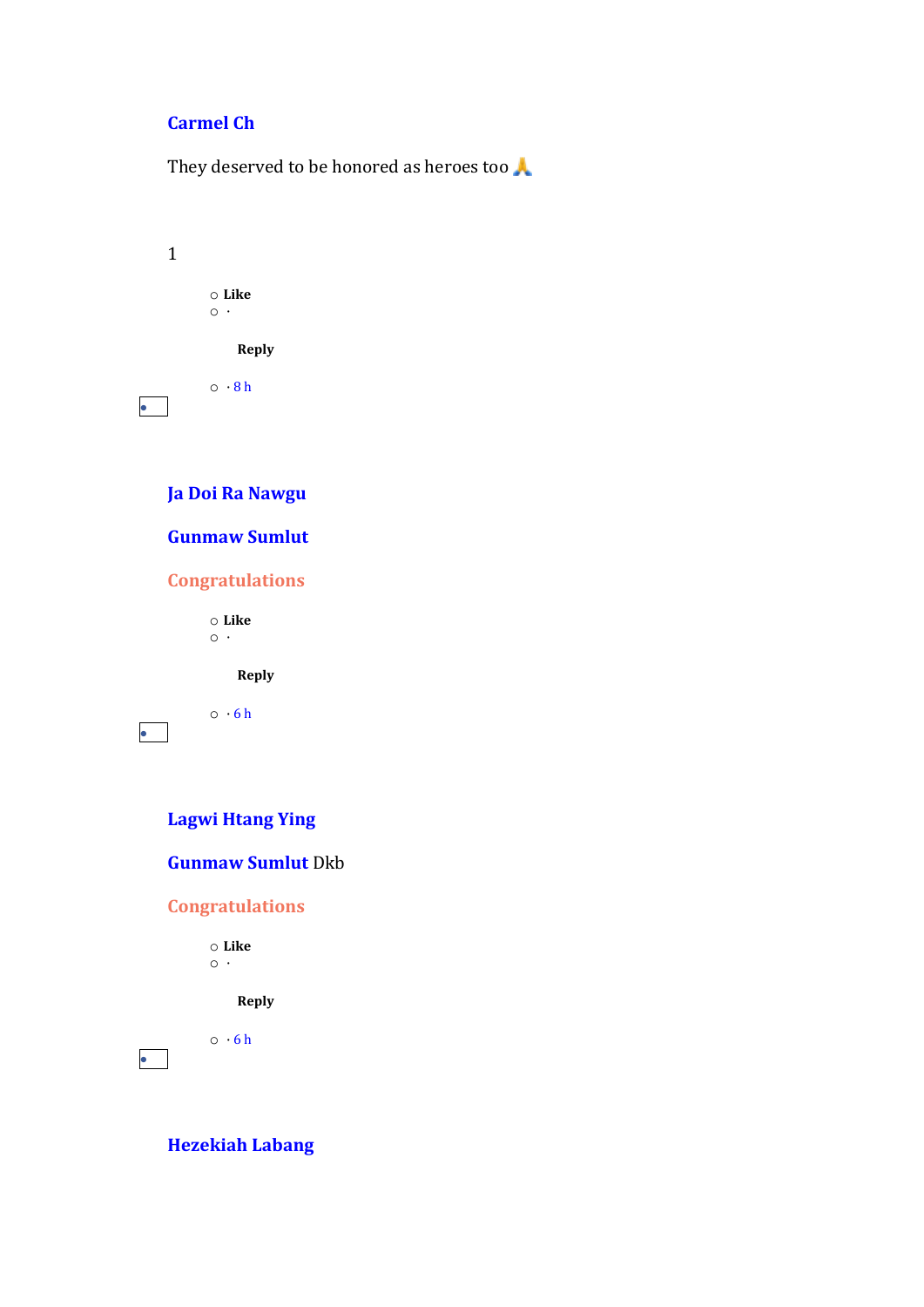| ချုပ်ကွက်                 |
|---------------------------|
| $\circ$ Like<br>$\circ$ . |
| <b>Reply</b>              |
| $\circ\cdot$              |
| See translation           |
| $\circ$ $\cdot$ 6 h       |

# **[Seng](https://www.facebook.com/senghkumn?comment_id=Y29tbWVudDoxMzI2NTgxOTI0Mjk3MDFfMTMzMzAyMjY5MDMxOTYw&__cft__%5b0%5d=AZWLQq9vxWl5LHjecCSjhojO8asaMS4rW2i6qf9kN3_-7zKNQFdR0UynOBzRWU9S46SXybhQ5PrD-9V56unRIjz_70x7yRuwAzzRhFTqrnZSzWeUzKOQcm4OWwysOAoCRxU&__tn__=R%5d-R)**

Congratulation

o **Like**  $\overline{\phantom{0}}$ 

**Reply**

 $\circ$   $\cdot$  [6](https://www.facebook.com/permalink.php?story_fbid=132658192429701&id=100070565614277&comment_id=133302269031960&__cft__%5b0%5d=AZWLQq9vxWl5LHjecCSjhojO8asaMS4rW2i6qf9kN3_-7zKNQFdR0UynOBzRWU9S46SXybhQ5PrD-9V56unRIjz_70x7yRuwAzzRhFTqrnZSzWeUzKOQcm4OWwysOAoCRxU&__tn__=R%5d-R) h •

#### **[Karmann](https://www.facebook.com/lahpai.mann?comment_id=Y29tbWVudDoxMzI2NTgxOTI0Mjk3MDFfMTMzMzA0NjQ1Njk4Mzg5&__cft__%5b0%5d=AZWLQq9vxWl5LHjecCSjhojO8asaMS4rW2i6qf9kN3_-7zKNQFdR0UynOBzRWU9S46SXybhQ5PrD-9V56unRIjz_70x7yRuwAzzRhFTqrnZSzWeUzKOQcm4OWwysOAoCRxU&__tn__=R%5d-R) Tak**

Big

# **Congratulations**

to both Major General Nerdah Bo Mya and Brigadier General Sumluy Gun Maw.

| ⊙ Like              |
|---------------------|
| ٠                   |
| <b>Reply</b>        |
| $\circ$ $\cdot$ 5 h |
|                     |
| Edited              |
|                     |

**Gidon [Gidon](https://www.facebook.com/gidon.gidon.33671?comment_id=Y29tbWVudDoxMzI2NTgxOTI0Mjk3MDFfMTMzMzA5NjYyMzY0NTU0&__cft__%5b0%5d=AZWLQq9vxWl5LHjecCSjhojO8asaMS4rW2i6qf9kN3_-7zKNQFdR0UynOBzRWU9S46SXybhQ5PrD-9V56unRIjz_70x7yRuwAzzRhFTqrnZSzWeUzKOQcm4OWwysOAoCRxU&__tn__=R%5d-R)**

•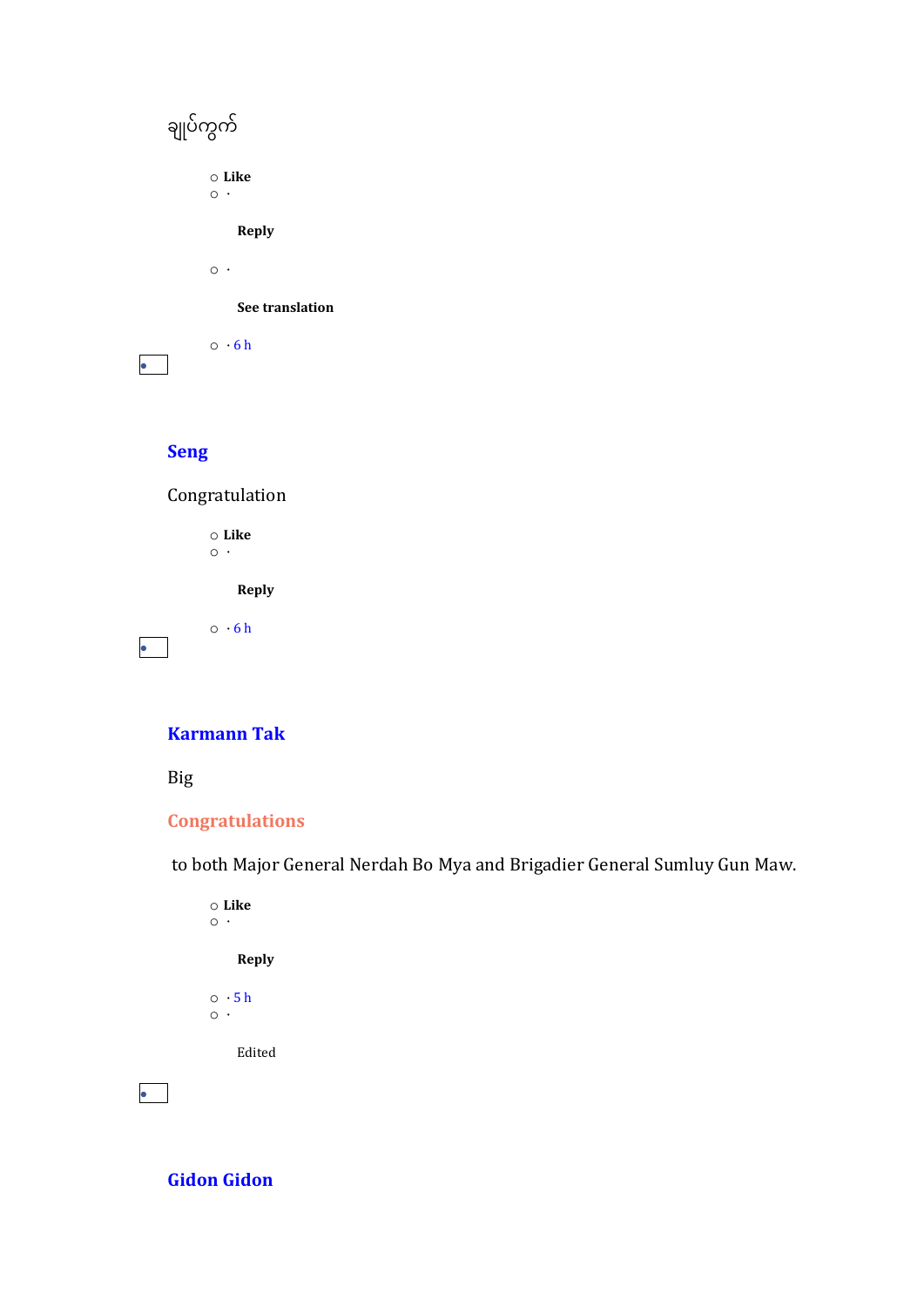# **Congratulations**

Dkb.

o **Like**  $\circ$   $\cdot$ **Reply**

 $\circ$   $\cdot$  [5](https://www.facebook.com/permalink.php?story_fbid=132658192429701&id=100070565614277&comment_id=133309662364554&__cft__%5b0%5d=AZWLQq9vxWl5LHjecCSjhojO8asaMS4rW2i6qf9kN3_-7zKNQFdR0UynOBzRWU9S46SXybhQ5PrD-9V56unRIjz_70x7yRuwAzzRhFTqrnZSzWeUzKOQcm4OWwysOAoCRxU&__tn__=R%5d-R) h

•

# **Lazum [Hkawn](https://www.facebook.com/profile.php?id=100014065691547&comment_id=Y29tbWVudDoxMzI2NTgxOTI0Mjk3MDFfMTMzMzA5OTU1Njk3ODU4&__cft__%5b0%5d=AZWLQq9vxWl5LHjecCSjhojO8asaMS4rW2i6qf9kN3_-7zKNQFdR0UynOBzRWU9S46SXybhQ5PrD-9V56unRIjz_70x7yRuwAzzRhFTqrnZSzWeUzKOQcm4OWwysOAoCRxU&__tn__=R%5d-R) Tawng**

**Congratulations**

Dkb Sumlut Gun Maw

o **Like**  $\circ \cdot$ 

**Reply**

 $\circ$   $\cdot$  [5](https://www.facebook.com/permalink.php?story_fbid=132658192429701&id=100070565614277&comment_id=133309955697858&__cft__%5b0%5d=AZWLQq9vxWl5LHjecCSjhojO8asaMS4rW2i6qf9kN3_-7zKNQFdR0UynOBzRWU9S46SXybhQ5PrD-9V56unRIjz_70x7yRuwAzzRhFTqrnZSzWeUzKOQcm4OWwysOAoCRxU&__tn__=R%5d-R) h

•

•

# **[Athena](https://www.facebook.com/wahwah.aung.988?comment_id=Y29tbWVudDoxMzI2NTgxOTI0Mjk3MDFfMTMzMzExMjM5MDMxMDYz&__cft__%5b0%5d=AZWLQq9vxWl5LHjecCSjhojO8asaMS4rW2i6qf9kN3_-7zKNQFdR0UynOBzRWU9S46SXybhQ5PrD-9V56unRIjz_70x7yRuwAzzRhFTqrnZSzWeUzKOQcm4OWwysOAoCRxU&__tn__=R%5d-R) G-xyz**



to you both!

o **Like**  $\circ$   $\cdot$ 

**Reply**

 $\circ$   $\cdot$  [5](https://www.facebook.com/permalink.php?story_fbid=132658192429701&id=100070565614277&comment_id=133311239031063&__cft__%5b0%5d=AZWLQq9vxWl5LHjecCSjhojO8asaMS4rW2i6qf9kN3_-7zKNQFdR0UynOBzRWU9S46SXybhQ5PrD-9V56unRIjz_70x7yRuwAzzRhFTqrnZSzWeUzKOQcm4OWwysOAoCRxU&__tn__=R%5d-R) h

# **Ring [Hkaram](https://www.facebook.com/ring.hkaram.7?comment_id=Y29tbWVudDoxMzI2NTgxOTI0Mjk3MDFfMTMzMzE1NDI1Njk3MzEx&__cft__%5b0%5d=AZWLQq9vxWl5LHjecCSjhojO8asaMS4rW2i6qf9kN3_-7zKNQFdR0UynOBzRWU9S46SXybhQ5PrD-9V56unRIjz_70x7yRuwAzzRhFTqrnZSzWeUzKOQcm4OWwysOAoCRxU&__tn__=R%5d-R)**

Congratulation

o **Like**  $\circ$   $\cdot$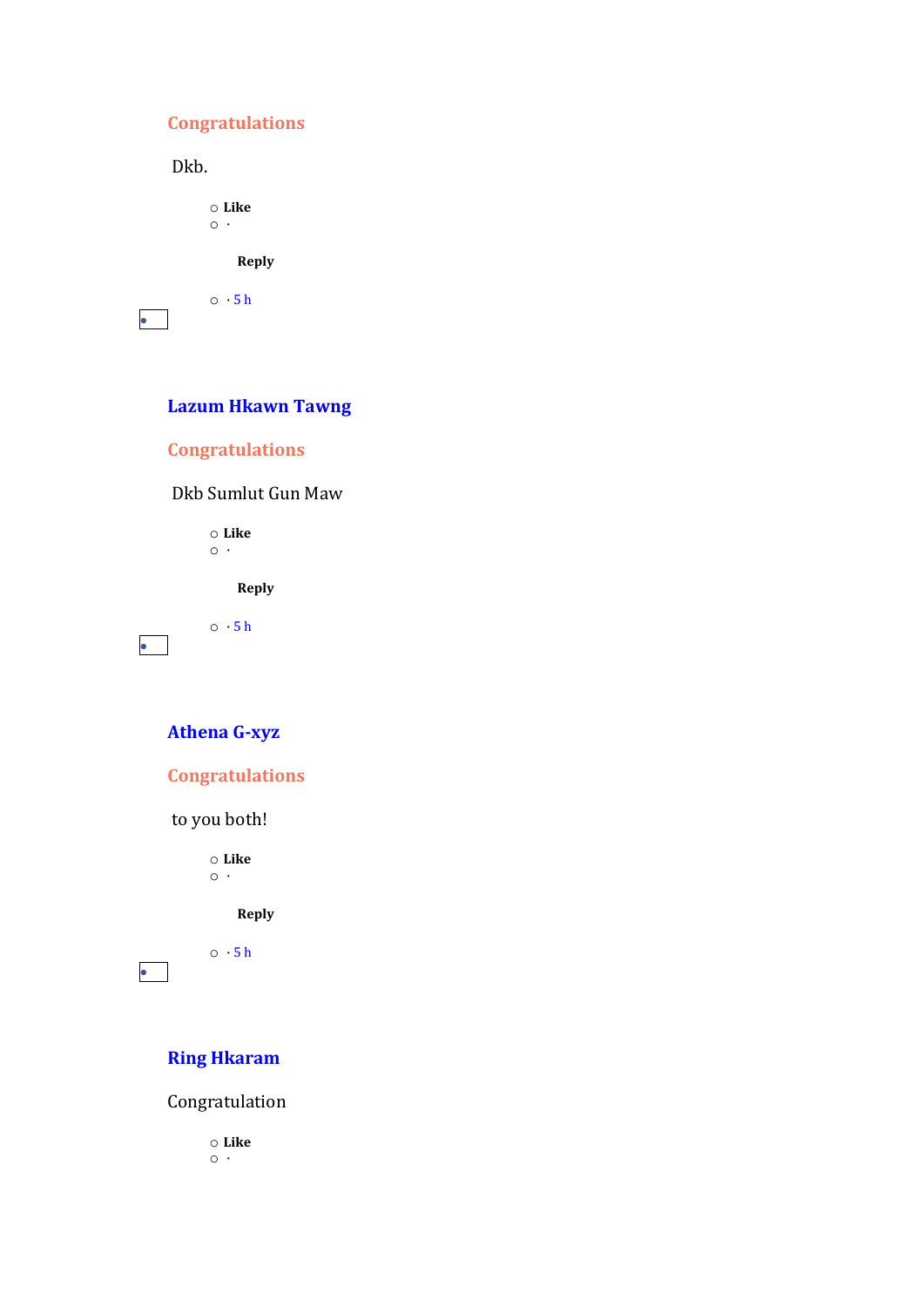**Reply**

 $\circ$   $\cdot$  [4](https://www.facebook.com/permalink.php?story_fbid=132658192429701&id=100070565614277&comment_id=133315425697311&__cft__%5b0%5d=AZWLQq9vxWl5LHjecCSjhojO8asaMS4rW2i6qf9kN3_-7zKNQFdR0UynOBzRWU9S46SXybhQ5PrD-9V56unRIjz_70x7yRuwAzzRhFTqrnZSzWeUzKOQcm4OWwysOAoCRxU&__tn__=R%5d-R) h •

#### **[Moh](https://www.facebook.com/mohmoh.win.965?comment_id=Y29tbWVudDoxMzI2NTgxOTI0Mjk3MDFfMTMzMzE4MjIyMzYzNjk4&__cft__%5b0%5d=AZWLQq9vxWl5LHjecCSjhojO8asaMS4rW2i6qf9kN3_-7zKNQFdR0UynOBzRWU9S46SXybhQ5PrD-9V56unRIjz_70x7yRuwAzzRhFTqrnZSzWeUzKOQcm4OWwysOAoCRxU&__tn__=R%5d-R) Moh Win**

Congratulation

o **Like**  $\circ$  ·

**Reply**

 $\circ$   $\cdot$  [4](https://www.facebook.com/permalink.php?story_fbid=132658192429701&id=100070565614277&comment_id=133318222363698&__cft__%5b0%5d=AZWLQq9vxWl5LHjecCSjhojO8asaMS4rW2i6qf9kN3_-7zKNQFdR0UynOBzRWU9S46SXybhQ5PrD-9V56unRIjz_70x7yRuwAzzRhFTqrnZSzWeUzKOQcm4OWwysOAoCRxU&__tn__=R%5d-R) h

•

**[ပန ်းခရမ ်း](https://www.facebook.com/profile.php?id=100067606000038&comment_id=Y29tbWVudDoxMzI2NTgxOTI0Mjk3MDFfMTMzMzE4NjAyMzYzNjYw&__cft__%5b0%5d=AZWLQq9vxWl5LHjecCSjhojO8asaMS4rW2i6qf9kN3_-7zKNQFdR0UynOBzRWU9S46SXybhQ5PrD-9V56unRIjz_70x7yRuwAzzRhFTqrnZSzWeUzKOQcm4OWwysOAoCRxU&__tn__=R%5d-R) ပပြာ**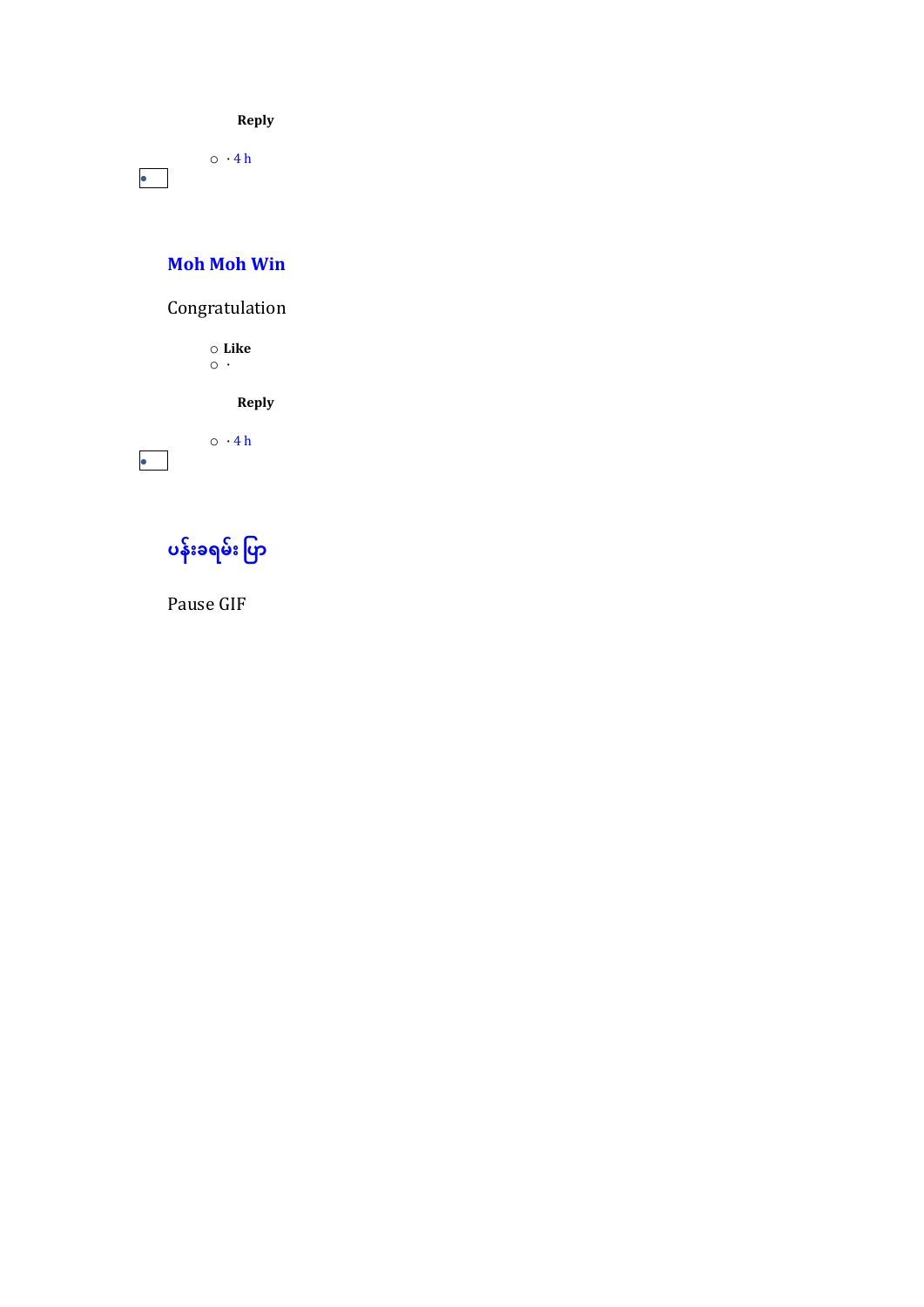



 $\bullet$ 

 $\circ$  Like  $\circ\cdot$ 

Reply

 $\circ$  ·4h

**Si Phyo Aung** 

**Congratulations**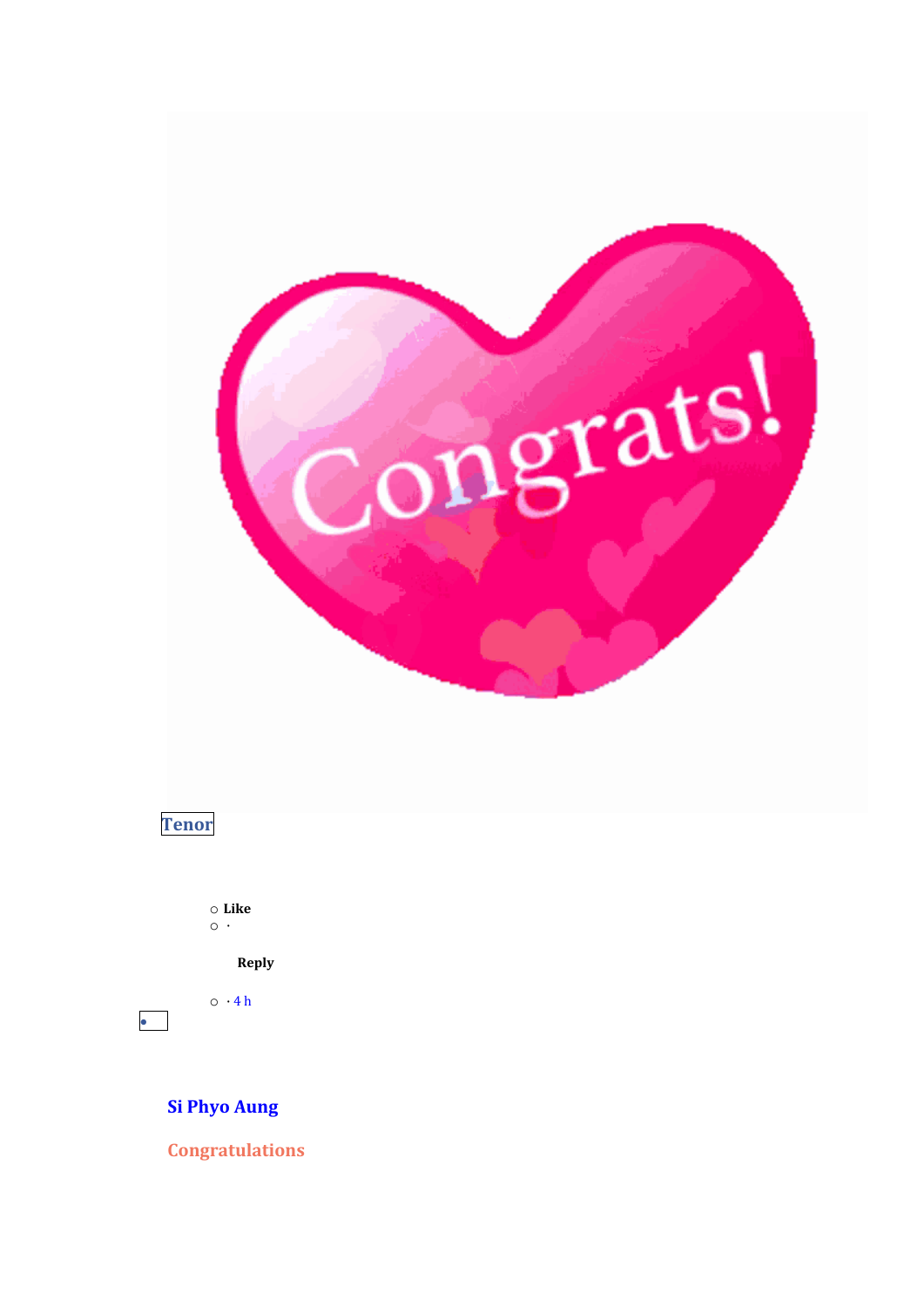| NG 6                    |
|-------------------------|
| $\circ$ Like<br>$\circ$ |
| <b>Reply</b>            |
| $\circ$ $\cdot$ 4 h     |

# **[Thit](https://www.facebook.com/thit.san.5030?comment_id=Y29tbWVudDoxMzI2NTgxOTI0Mjk3MDFfMTMzMzIwODg1Njk2NzY1&__cft__%5b0%5d=AZWLQq9vxWl5LHjecCSjhojO8asaMS4rW2i6qf9kN3_-7zKNQFdR0UynOBzRWU9S46SXybhQ5PrD-9V56unRIjz_70x7yRuwAzzRhFTqrnZSzWeUzKOQcm4OWwysOAoCRxU&__tn__=R%5d-R) San**

**Congratulations**



**Z Di [Mai](https://www.facebook.com/z.d.mai?comment_id=Y29tbWVudDoxMzI2NTgxOTI0Mjk3MDFfMTMzMzIxMjk5MDMwMDU3&__cft__%5b0%5d=AZWLQq9vxWl5LHjecCSjhojO8asaMS4rW2i6qf9kN3_-7zKNQFdR0UynOBzRWU9S46SXybhQ5PrD-9V56unRIjz_70x7yRuwAzzRhFTqrnZSzWeUzKOQcm4OWwysOAoCRxU&__tn__=R%5d-R)**



**Angela Thwe [Thwethwe](https://www.facebook.com/angelathwe.angelathwe?comment_id=Y29tbWVudDoxMzI2NTgxOTI0Mjk3MDFfMTMzMzIzMjY5MDI5ODYw&__cft__%5b0%5d=AZWLQq9vxWl5LHjecCSjhojO8asaMS4rW2i6qf9kN3_-7zKNQFdR0UynOBzRWU9S46SXybhQ5PrD-9V56unRIjz_70x7yRuwAzzRhFTqrnZSzWeUzKOQcm4OWwysOAoCRxU&__tn__=R%5d-R)**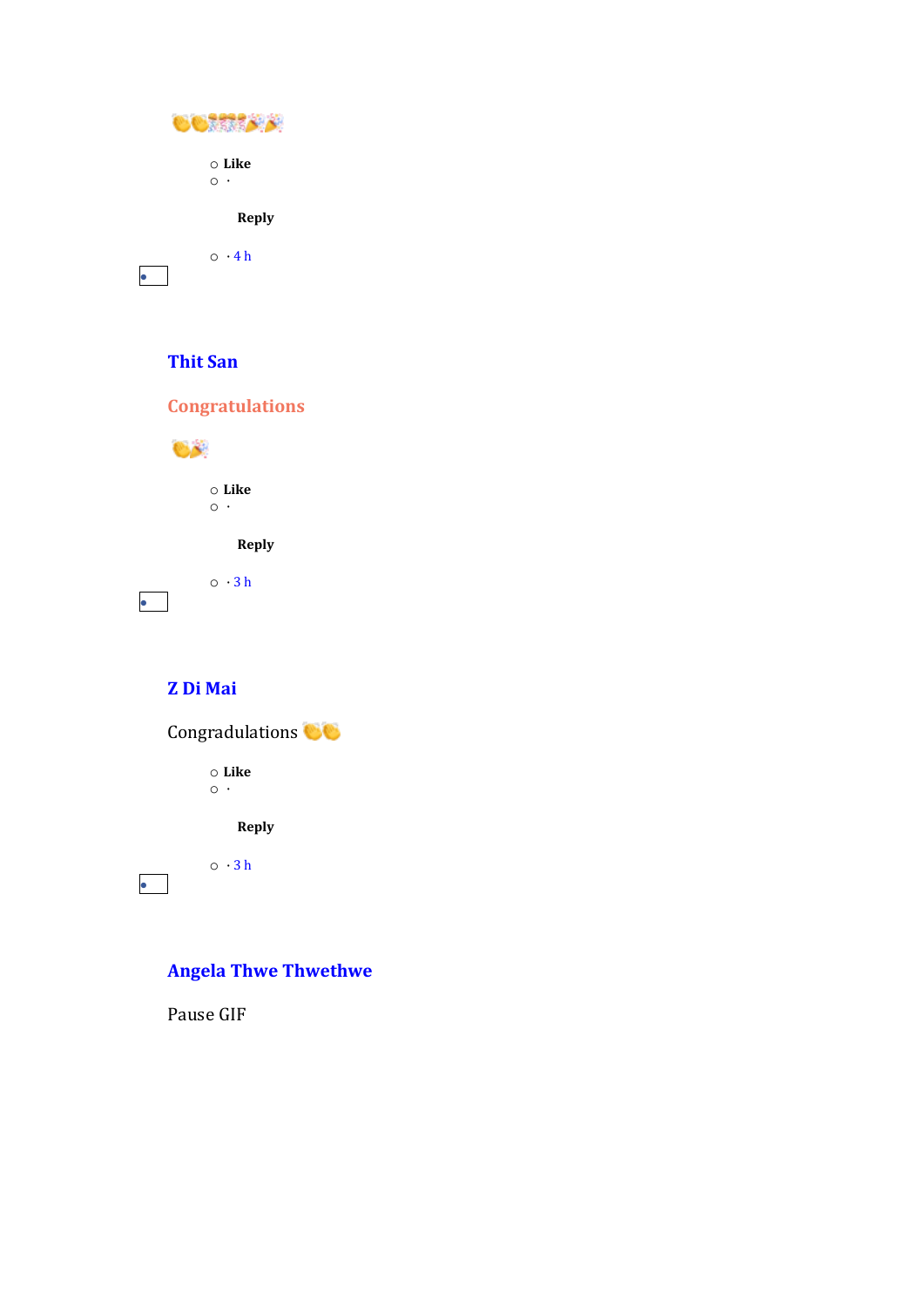



 $\circ$  Like  $\circ\, \cdot$ 

Reply

 $\circ$  · 3 h

**J** Fam

 $\bullet$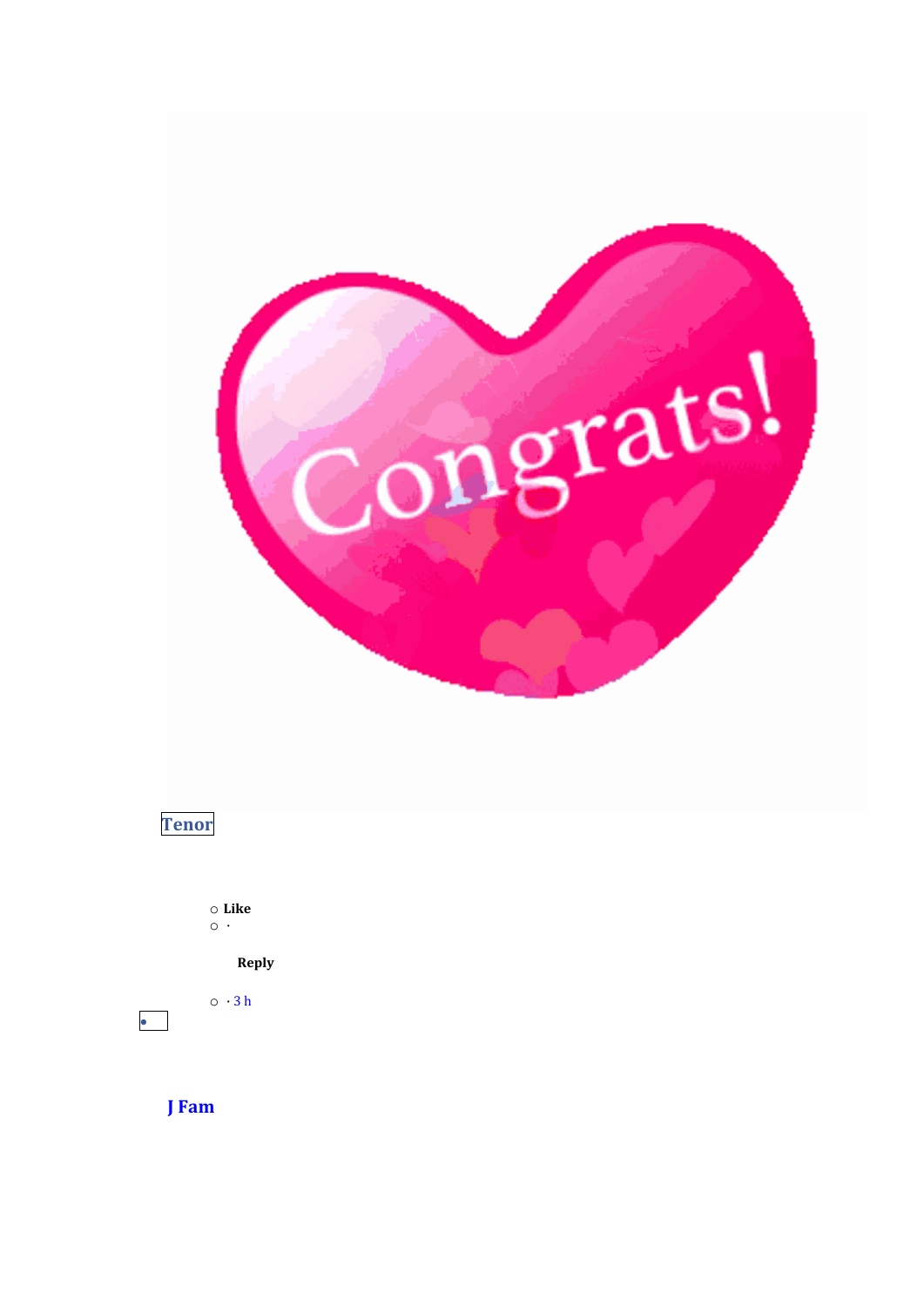| တိုင်ရင်သား များ နှင့် ဖယ်ဒယ်ဒီမိုကရေစီကိုလိုလာသော့  |
|------------------------------------------------------|
| တိုငိရင်သားများကိုယ်စိတ်နှစ်ဖြာချမ်းမာချမ်းသာကြပါစေး |
| ⊙ Like                                               |
|                                                      |
| Reply                                                |
| $\circ\cdot$                                         |
| See translation                                      |
| $\circ \cdot 3h$                                     |

# **Angela Thwe [Thwethwe](https://www.facebook.com/angelathwe.angelathwe?comment_id=Y29tbWVudDoxMzI2NTgxOTI0Mjk3MDFfMTMzMzIzMzA1Njk2NTIz&__cft__%5b0%5d=AZWLQq9vxWl5LHjecCSjhojO8asaMS4rW2i6qf9kN3_-7zKNQFdR0UynOBzRWU9S46SXybhQ5PrD-9V56unRIjz_70x7yRuwAzzRhFTqrnZSzWeUzKOQcm4OWwysOAoCRxU&__tn__=R%5d-R)**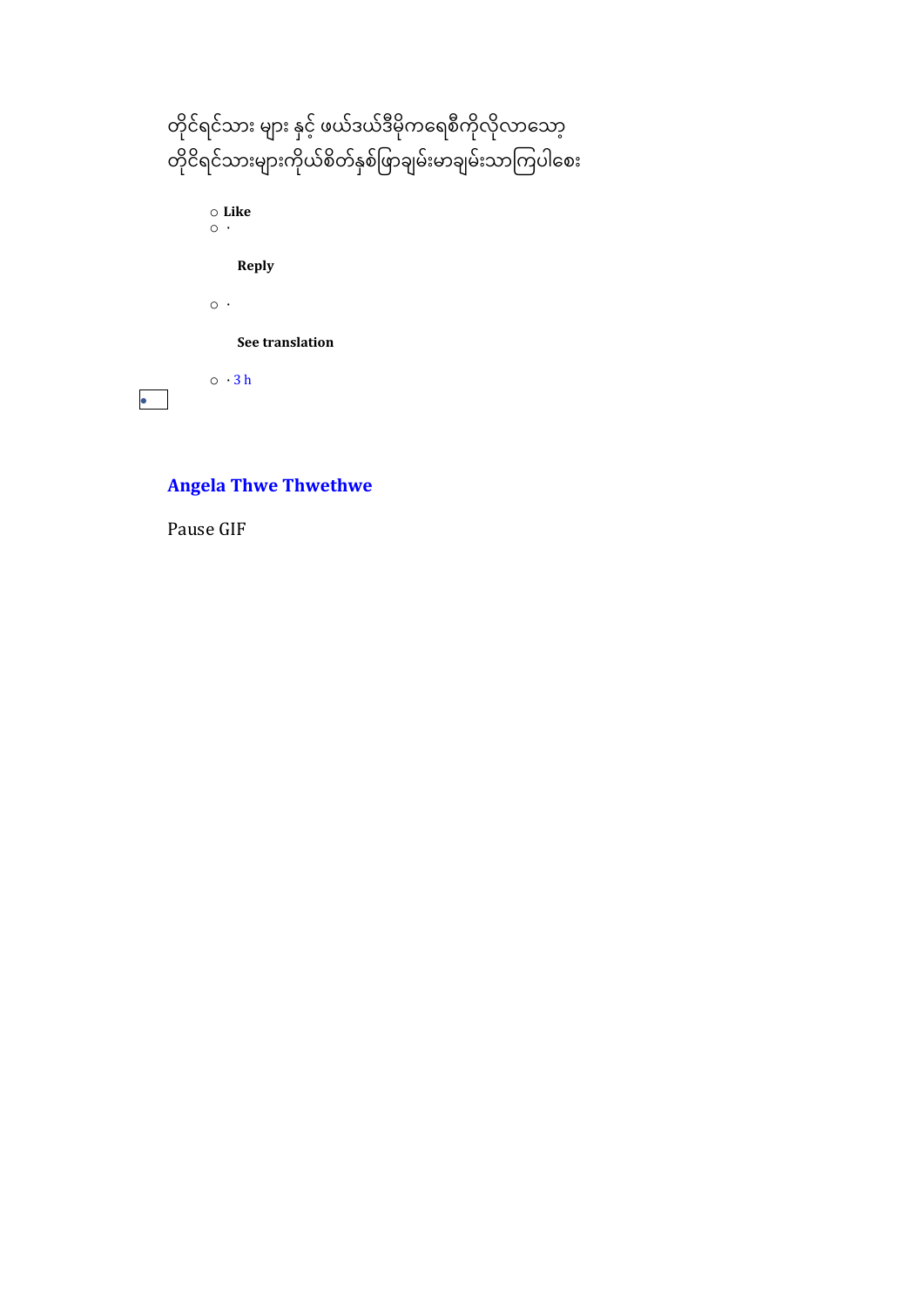

# **Tenor**

 $\bullet$ 

 $\circ$  Like  $\circ\;\cdot$ 

Reply

 $\circ$  · 3 h

**L-Hting Nan**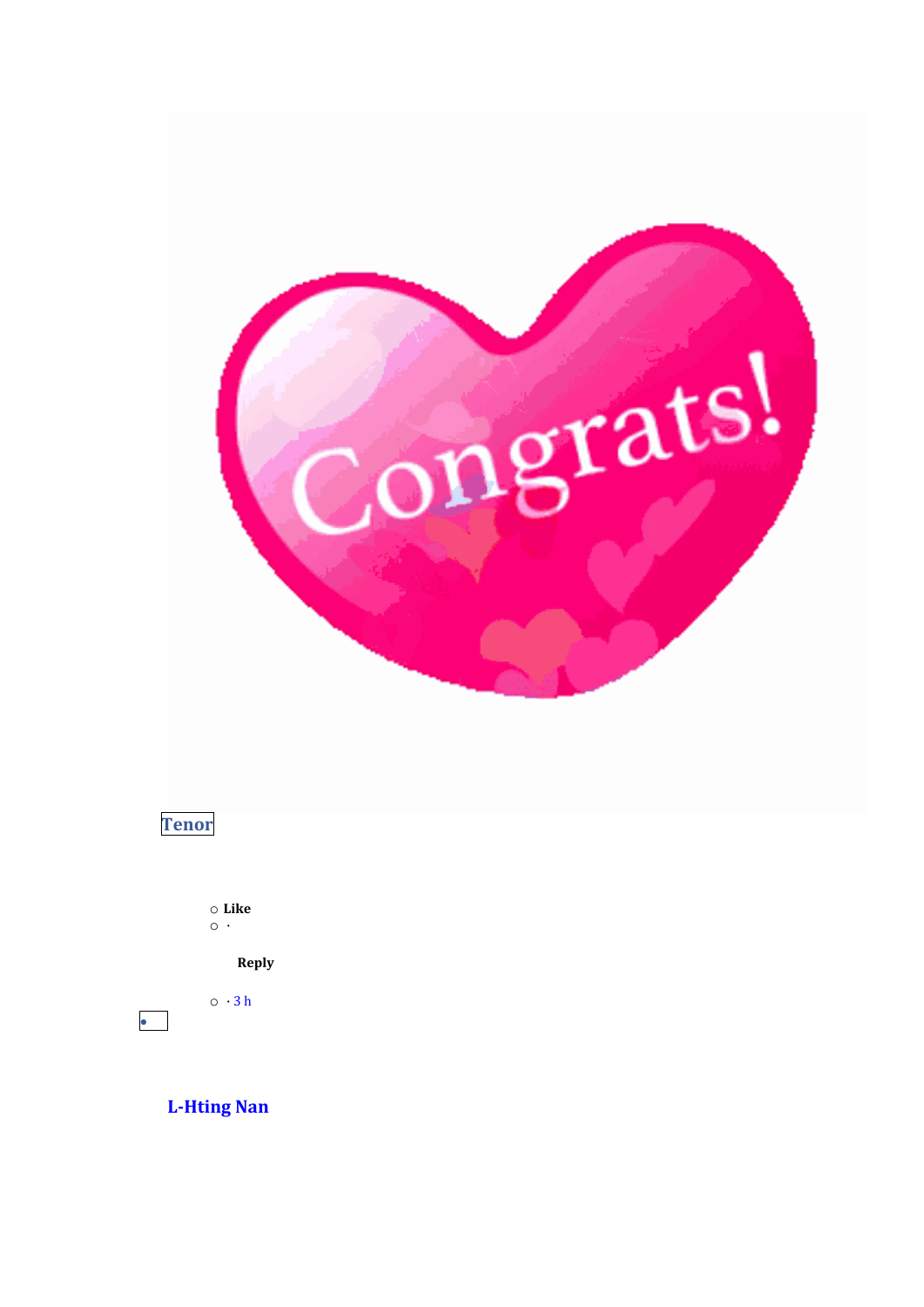ပညာရေးသည် ထွန်းပေါက် အောင်မြင်လာအောင် ပြုစုပျိုးထောင်ခြင်းဖြစ်။ထွန်းပေါက် အောင်မြင်ပြီးသူများကို ဂုဏ်ထူးဆောင်းပေးခြင်းသာဖြစ်။ဗိုလ်ချုပ် ဂွမ်မော်  $_{\rm Dr}$ ဂုဏ်ထူးအောင် မက ကချင်များ၏ဗိုလ်ချုပ်ဖြစ်။အိုဘားမား၊ $_{\rm{Trump}}$  တို့  $_{\rm{F}}$ ာ<br>မရကြပါ။သို််သော် အမေရိကန်ပြည်သူများ၏သမတ ဖြစ်ကြသည်။ဂုဏ်ထူးဆောင်ဘွဲ့ချီးမြှင့်အဖွဲ့ ပို  $\ddot{\phantom{a}}$ နာမည်ရမည်ဖြစ်။ကချင်ဗိုလ်ချုပ်နဲ့ကရင်ဗိုလ်ချုပ်တို့ကို သူတို့ တပည့်ဖြစ်  $\ddot{\phantom{a}}$ ို နာမည်ပေးခြင်းသာဖြစ်။

3

o **Like**  $\circ$  ·

**Reply**

 $\circ$  ·

**See translation**

 $\circ$   $\cdot$  [3](https://www.facebook.com/permalink.php?story_fbid=132658192429701&id=100070565614277&comment_id=133326259029561&__cft__%5b0%5d=AZWLQq9vxWl5LHjecCSjhojO8asaMS4rW2i6qf9kN3_-7zKNQFdR0UynOBzRWU9S46SXybhQ5PrD-9V56unRIjz_70x7yRuwAzzRhFTqrnZSzWeUzKOQcm4OWwysOAoCRxU&__tn__=R%5d-R) h o

**[အမဲစက္](https://www.facebook.com/profile.php?id=100035355024006&comment_id=Y29tbWVudDoxMzI2NTgxOTI0Mjk3MDFfMTMzMzI4OTA5MDI5Mjk2&__cft__%5b0%5d=AZWLQq9vxWl5LHjecCSjhojO8asaMS4rW2i6qf9kN3_-7zKNQFdR0UynOBzRWU9S46SXybhQ5PrD-9V56unRIjz_70x7yRuwAzzRhFTqrnZSzWeUzKOQcm4OWwysOAoCRxU&__tn__=R%5d-R)**

**[L-Hting](https://www.facebook.com/lhting.nan.3?__cft__%5b0%5d=AZWLQq9vxWl5LHjecCSjhojO8asaMS4rW2i6qf9kN3_-7zKNQFdR0UynOBzRWU9S46SXybhQ5PrD-9V56unRIjz_70x7yRuwAzzRhFTqrnZSzWeUzKOQcm4OWwysOAoCRxU&__tn__=R%5d-R) Nan** နင္လည္းရူးေနတာပါလား

1

▪ **Like**

▪ ·

**Reply**

▪ ·

**See translation**

 $\cdot$  [2](https://www.facebook.com/permalink.php?story_fbid=132658192429701&id=100070565614277&comment_id=133326259029561&reply_comment_id=133328909029296&__cft__%5b0%5d=AZWLQq9vxWl5LHjecCSjhojO8asaMS4rW2i6qf9kN3_-7zKNQFdR0UynOBzRWU9S46SXybhQ5PrD-9V56unRIjz_70x7yRuwAzzRhFTqrnZSzWeUzKOQcm4OWwysOAoCRxU&__tn__=R%5d-R) h

o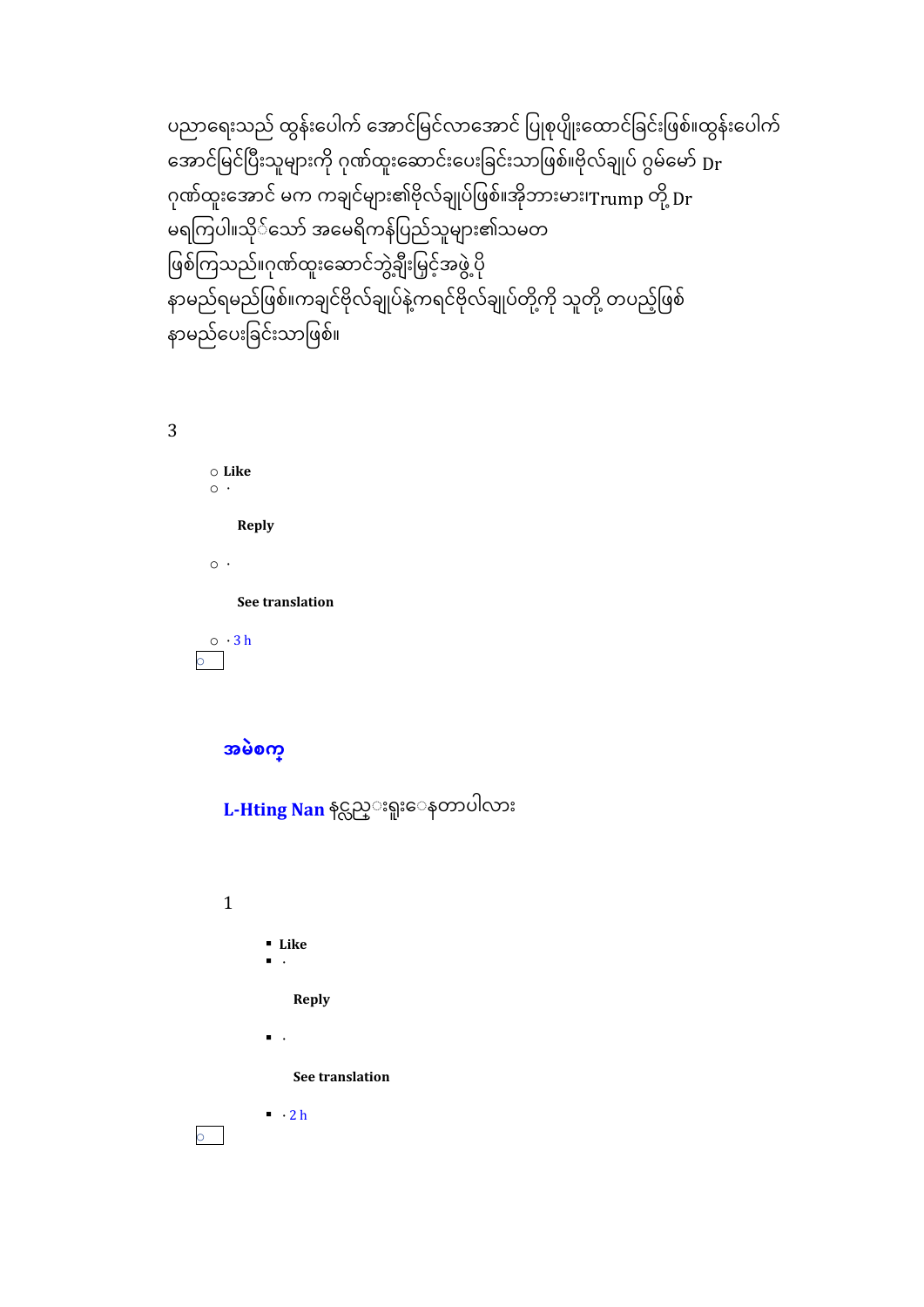# **[Wunpawng](https://www.facebook.com/gu.brang.790?comment_id=Y29tbWVudDoxMzI2NTgxOTI0Mjk3MDFfMTMzMzQzMDA5MDI3ODg2&__cft__%5b0%5d=AZWLQq9vxWl5LHjecCSjhojO8asaMS4rW2i6qf9kN3_-7zKNQFdR0UynOBzRWU9S46SXybhQ5PrD-9V56unRIjz_70x7yRuwAzzRhFTqrnZSzWeUzKOQcm4OWwysOAoCRxU&__tn__=R%5d-R) Langji**

# **[L-Hting](https://www.facebook.com/lhting.nan.3?__cft__%5b0%5d=AZWLQq9vxWl5LHjecCSjhojO8asaMS4rW2i6qf9kN3_-7zKNQFdR0UynOBzRWU9S46SXybhQ5PrD-9V56unRIjz_70x7yRuwAzzRhFTqrnZSzWeUzKOQcm4OWwysOAoCRxU&__tn__=R%5d-R) Nan** ဘာရတွဖဖစ် ▪ **Like** ▪ · **Reply**  $\blacksquare$  . **See translation**

 $\blacksquare$   $\blacksquare$  [1](https://www.facebook.com/permalink.php?story_fbid=132658192429701&id=100070565614277&comment_id=133326259029561&reply_comment_id=133343009027886&__cft__%5b0%5d=AZWLQq9vxWl5LHjecCSjhojO8asaMS4rW2i6qf9kN3_-7zKNQFdR0UynOBzRWU9S46SXybhQ5PrD-9V56unRIjz_70x7yRuwAzzRhFTqrnZSzWeUzKOQcm4OWwysOAoCRxU&__tn__=R%5d-R) h

#### Active

Write a reply…

o o o o

Press Enter to post.

•

# **[Zau](https://www.facebook.com/zau.ing.963?comment_id=Y29tbWVudDoxMzI2NTgxOTI0Mjk3MDFfMTMzMzI2NjQ1Njk2MTg5&__cft__%5b0%5d=AZWLQq9vxWl5LHjecCSjhojO8asaMS4rW2i6qf9kN3_-7zKNQFdR0UynOBzRWU9S46SXybhQ5PrD-9V56unRIjz_70x7yRuwAzzRhFTqrnZSzWeUzKOQcm4OWwysOAoCRxU&__tn__=R%5d-R) Ing**

!

•

**Congratulations**

o **Like**

 $\circ$   $\cdot$ 

**Reply**

 $\circ$   $\cdot$  [3](https://www.facebook.com/permalink.php?story_fbid=132658192429701&id=100070565614277&comment_id=133326645696189&__cft__%5b0%5d=AZWLQq9vxWl5LHjecCSjhojO8asaMS4rW2i6qf9kN3_-7zKNQFdR0UynOBzRWU9S46SXybhQ5PrD-9V56unRIjz_70x7yRuwAzzRhFTqrnZSzWeUzKOQcm4OWwysOAoCRxU&__tn__=R%5d-R) h

**[Helen](https://www.facebook.com/mai.mai.904108?comment_id=Y29tbWVudDoxMzI2NTgxOTI0Mjk3MDFfMTMzMzI4NTkyMzYyNjYx&__cft__%5b0%5d=AZWLQq9vxWl5LHjecCSjhojO8asaMS4rW2i6qf9kN3_-7zKNQFdR0UynOBzRWU9S46SXybhQ5PrD-9V56unRIjz_70x7yRuwAzzRhFTqrnZSzWeUzKOQcm4OWwysOAoCRxU&__tn__=R%5d-R) Mai** ·

**Follow**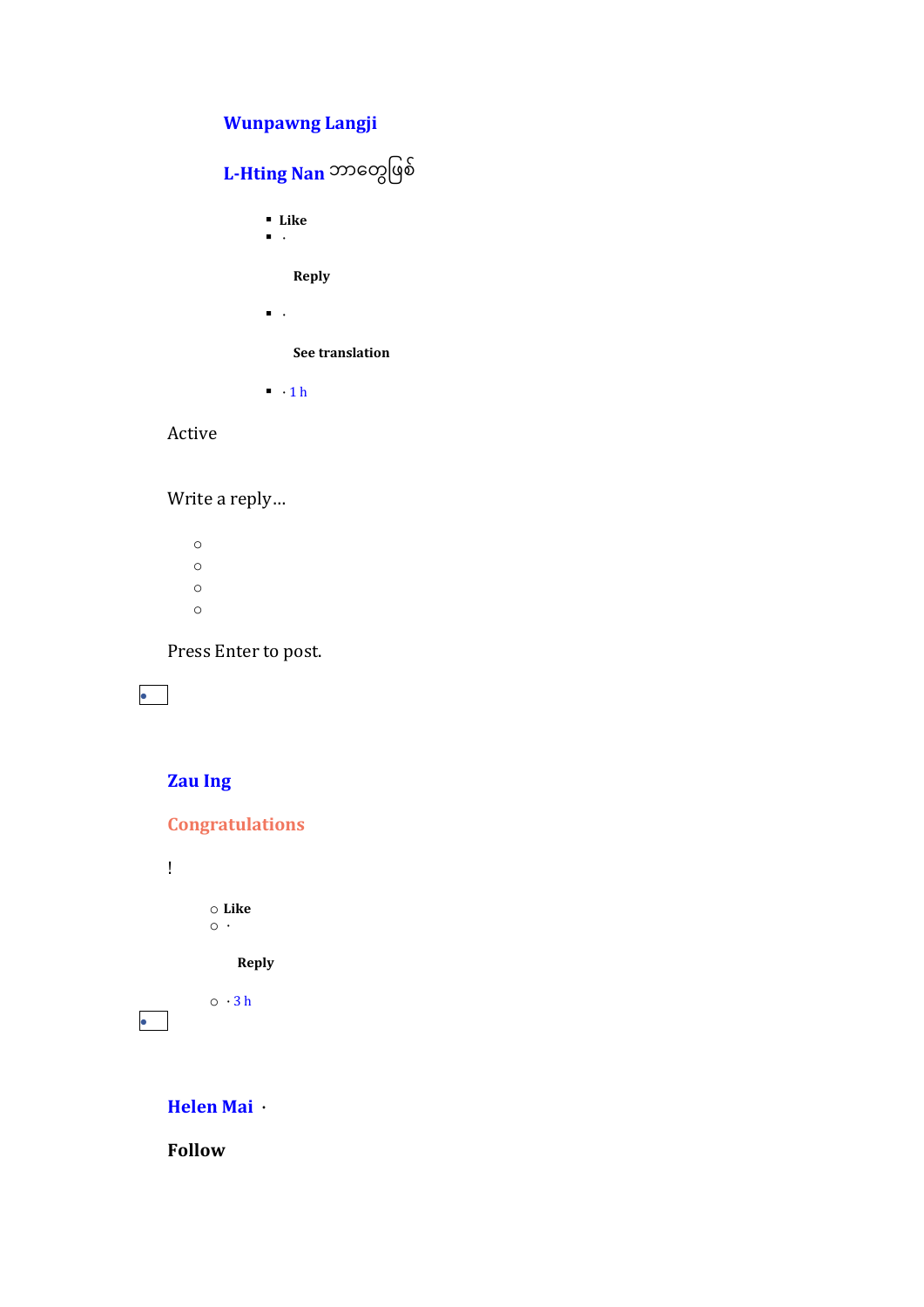# **Congratulations**

o **Like**  $\circ$  ·

**Reply**

 $\circ$   $\cdot$  [2](https://www.facebook.com/permalink.php?story_fbid=132658192429701&id=100070565614277&comment_id=133328592362661&__cft__%5b0%5d=AZWLQq9vxWl5LHjecCSjhojO8asaMS4rW2i6qf9kN3_-7zKNQFdR0UynOBzRWU9S46SXybhQ5PrD-9V56unRIjz_70x7yRuwAzzRhFTqrnZSzWeUzKOQcm4OWwysOAoCRxU&__tn__=R%5d-R) h

•

#### **[Lashi](https://www.facebook.com/lashi.salum?comment_id=Y29tbWVudDoxMzI2NTgxOTI0Mjk3MDFfMTMzMzI5Mzg1Njk1OTE1&__cft__%5b0%5d=AZWLQq9vxWl5LHjecCSjhojO8asaMS4rW2i6qf9kN3_-7zKNQFdR0UynOBzRWU9S46SXybhQ5PrD-9V56unRIjz_70x7yRuwAzzRhFTqrnZSzWeUzKOQcm4OWwysOAoCRxU&__tn__=R%5d-R) Htu Lum**

# **Congratulations**

o **Like**  $\circ$   $\cdot$ 

 $\circ$   $\cdot$  [2](https://www.facebook.com/permalink.php?story_fbid=132658192429701&id=100070565614277&comment_id=133329385695915&__cft__%5b0%5d=AZWLQq9vxWl5LHjecCSjhojO8asaMS4rW2i6qf9kN3_-7zKNQFdR0UynOBzRWU9S46SXybhQ5PrD-9V56unRIjz_70x7yRuwAzzRhFTqrnZSzWeUzKOQcm4OWwysOAoCRxU&__tn__=R%5d-R) h

**Reply**

•

# **Gr [Panpan](https://www.facebook.com/gr.panpan?comment_id=Y29tbWVudDoxMzI2NTgxOTI0Mjk3MDFfMTMzMzMwNzUyMzYyNDQ1&__cft__%5b0%5d=AZWLQq9vxWl5LHjecCSjhojO8asaMS4rW2i6qf9kN3_-7zKNQFdR0UynOBzRWU9S46SXybhQ5PrD-9V56unRIjz_70x7yRuwAzzRhFTqrnZSzWeUzKOQcm4OWwysOAoCRxU&__tn__=R%5d-R)**

Big

**Congratulations**



•

o **Like**  $\circ$  ·

**Reply**

 $\circ \cdot 2h$  $\circ \cdot 2h$  $\circ \cdot 2h$ 

# **[Kyaw](https://www.facebook.com/profile.php?id=100043085641448&comment_id=Y29tbWVudDoxMzI2NTgxOTI0Mjk3MDFfMTMzMzMxOTk5MDI4OTg3&__cft__%5b0%5d=AZWLQq9vxWl5LHjecCSjhojO8asaMS4rW2i6qf9kN3_-7zKNQFdR0UynOBzRWU9S46SXybhQ5PrD-9V56unRIjz_70x7yRuwAzzRhFTqrnZSzWeUzKOQcm4OWwysOAoCRxU&__tn__=R%5d-R) Kyaw Aung**

**Congratulations**

o **Like**  $\circ$   $\cdot$ 

**Reply**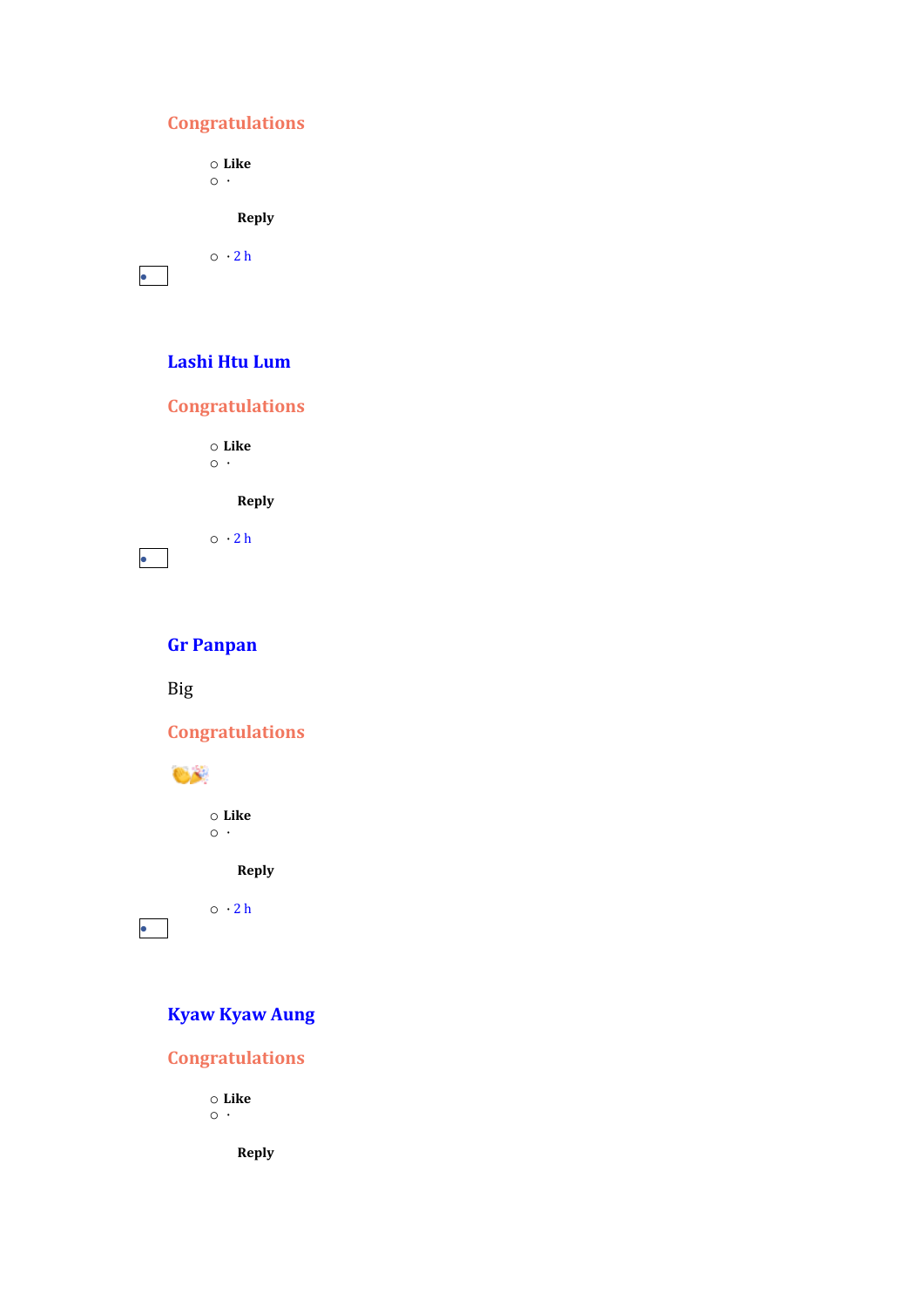| $\circ \cdot 2h$ |  |
|------------------|--|
|                  |  |

**ေ မ ခ [ေ အြာင္](https://www.facebook.com/mimiaung.mimiaung.54?comment_id=Y29tbWVudDoxMzI2NTgxOTI0Mjk3MDFfMTMzMzM0NTY1Njk1Mzk3&__cft__%5b0%5d=AZWLQq9vxWl5LHjecCSjhojO8asaMS4rW2i6qf9kN3_-7zKNQFdR0UynOBzRWU9S46SXybhQ5PrD-9V56unRIjz_70x7yRuwAzzRhFTqrnZSzWeUzKOQcm4OWwysOAoCRxU&__tn__=R%5d-R)**

Pause GIF

# **[GIPHY](https://l.facebook.com/l.php?u=https%3A%2F%2Fmedia0.giphy.com%2Fmedia%2Fv1.Y2lkPTEyMGMwMTQ3cnNqeXBjY2Jvdm9pOW0wYW05MDhuc3E2NzV1cHp4Y3Vwc2JpYjczbA%2F1O1UUSESiuGSi1VdT6%2Fgiphy.gif%3Ffbclid%3DIwAR226bKq7jZnCj1D33ikqZFxiGIhh-K_NpMXeVwAI9CW7aiK42xyqSERipc&h=AT1NY9B-KRZIE9JSNDDrfYMtRBH89xNmwrGMXrZMZkIJJrfuz4YRcyF6PBeGpJum2ZP-b33vsjeVbp2XhrBHJzONfE5wgknJH0YxdvkclVzP_NIFp6V8nKe3R19ouZ6rXQkVeoVagwJhT1g&__tn__=R%5d-R&c%5b0%5d=AT2N4C8q_QDVq81ktwHiTBSmXUwUHjI-hDM47kROtY3666wJe2ncSEh5_Z4QuPzz01RAz7WKIbPNSEATTae-0YlgD-b_6HhIc9IA74yqV9cU3vdBDFYCxKwpaMcjAGgKuW6gHv1jmcg-uzEB7kWc6GG0)**

o **Like**  $\circ$  ·

**Reply**



**[ဦ်း မင ့](https://www.facebook.com/profile.php?id=100047824811967&comment_id=Y29tbWVudDoxMzI2NTgxOTI0Mjk3MDFfMTMzMzM2ODUyMzYxODM1&__cft__%5b0%5d=AZWLQq9vxWl5LHjecCSjhojO8asaMS4rW2i6qf9kN3_-7zKNQFdR0UynOBzRWU9S46SXybhQ5PrD-9V56unRIjz_70x7yRuwAzzRhFTqrnZSzWeUzKOQcm4OWwysOAoCRxU&__tn__=R%5d-R) ္ေ အြာင္**



o **Like**  $\circ$   $\cdot$ 

**Reply**

 $\circ$   $\cdot$ 

**See translation**

 $\circ \cdot 1 h$  $\circ \cdot 1 h$  $\circ \cdot 1 h$ 

•

### **Htar Wa Ra [Thitsar](https://www.facebook.com/profile.php?id=100072205596031&comment_id=Y29tbWVudDoxMzI2NTgxOTI0Mjk3MDFfMTMzMzQxMDc5MDI4MDc5&__cft__%5b0%5d=AZWLQq9vxWl5LHjecCSjhojO8asaMS4rW2i6qf9kN3_-7zKNQFdR0UynOBzRWU9S46SXybhQ5PrD-9V56unRIjz_70x7yRuwAzzRhFTqrnZSzWeUzKOQcm4OWwysOAoCRxU&__tn__=R%5d-R)**

**Congratulations**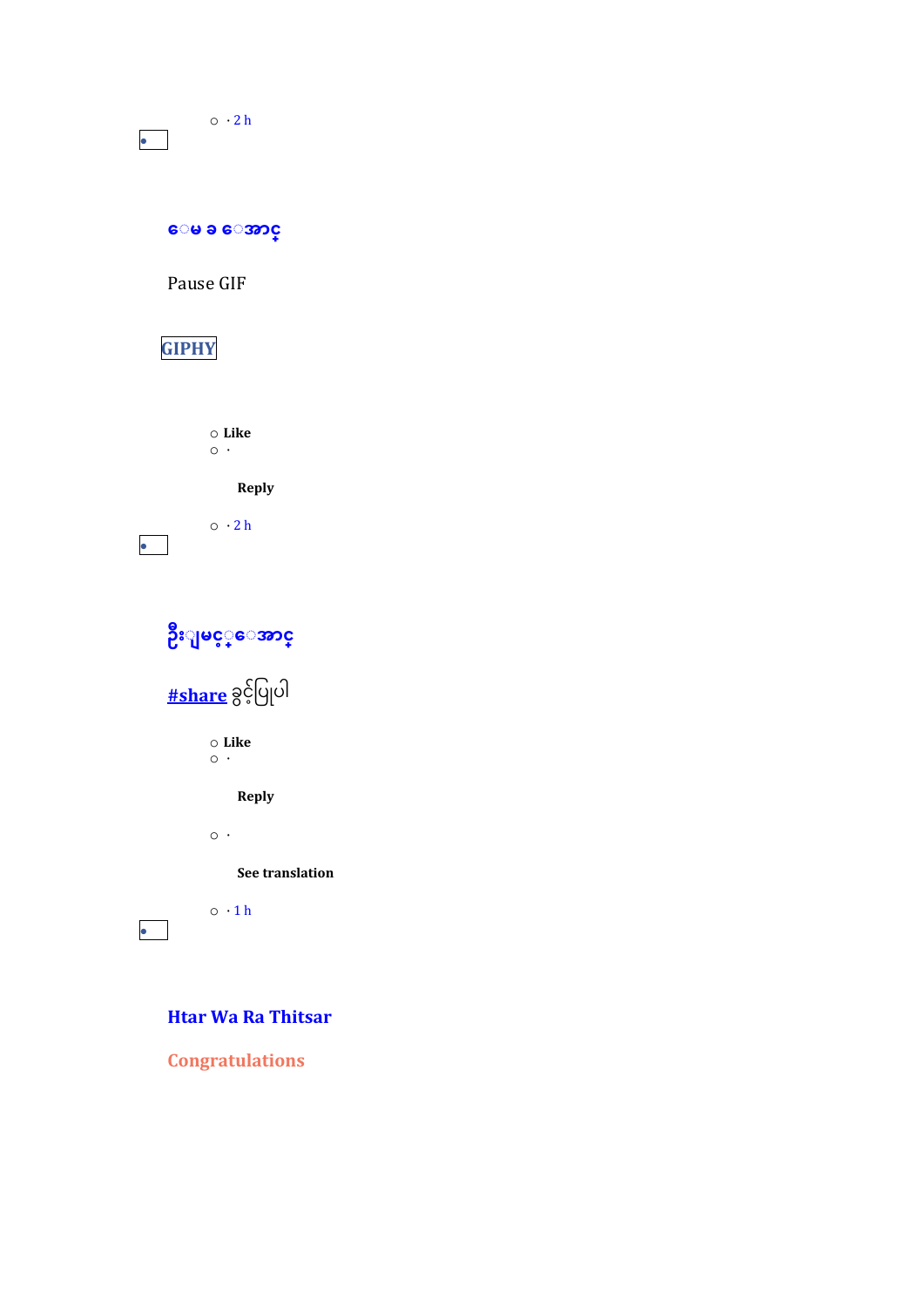

 $\circ$  Like  $\circ \cdot$ 

Reply

 $\circ$  · 1 h

 $\bullet$ 

# **Myat Myat Nwe**

**Congratulations** 



 $\circ$  Like  $\circ$ 

Reply

 $\circ$  ·1h  $\bullet$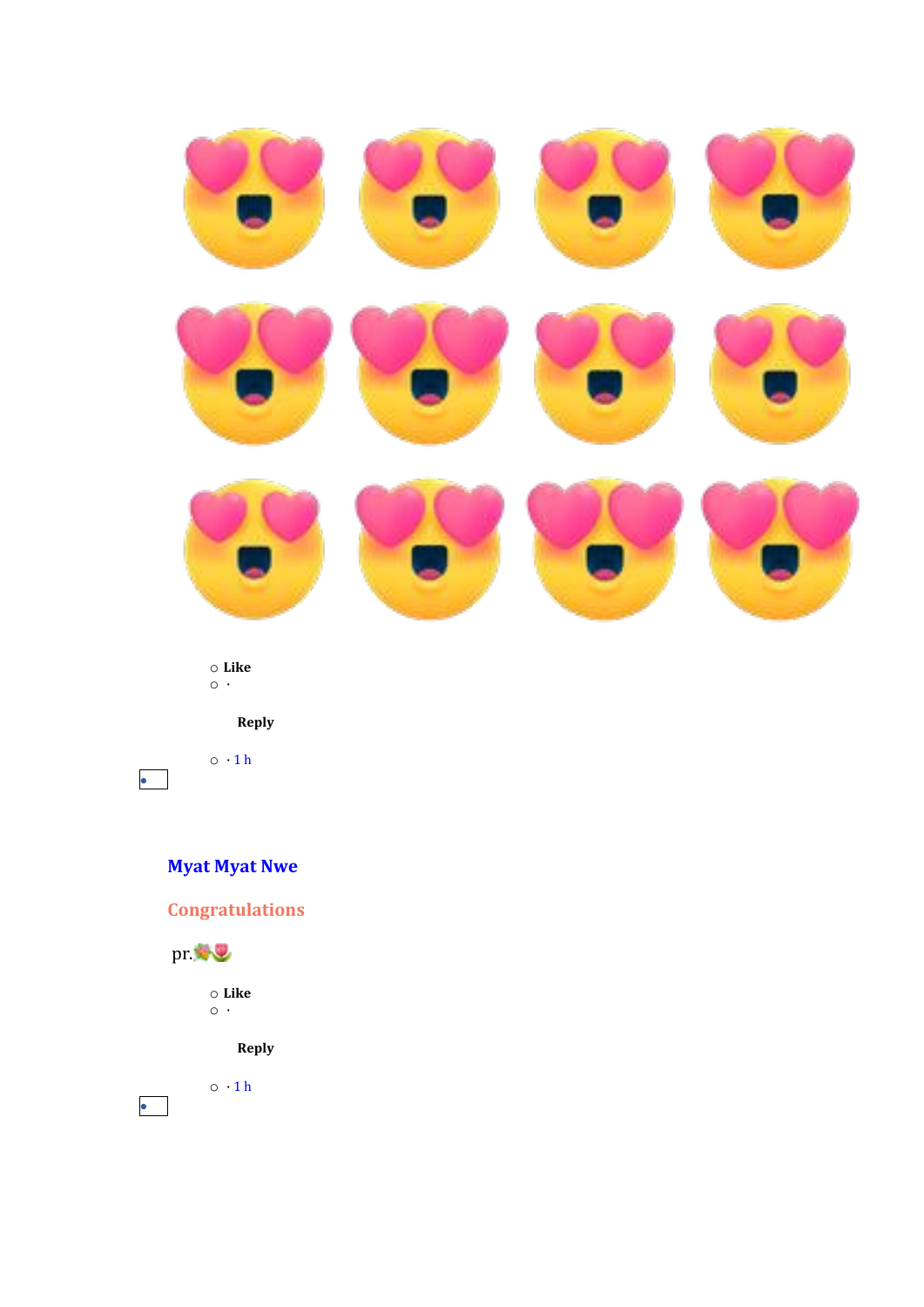# **Daw Khin Win Sint**

**Congrats**  $\mathbf{I}$  $\circ$  Like  $\circ \cdot$ Reply  $\circ$   $\cdot$  1 h Edited  $\bullet$ 

# **Aye Khine**

**Congratulations**  $\mathbf{I}$  $\circ$  Like  $\circ$  . Reply  $\circ \cdot 1$  h  $\bullet$ 

# **May Thazin Win**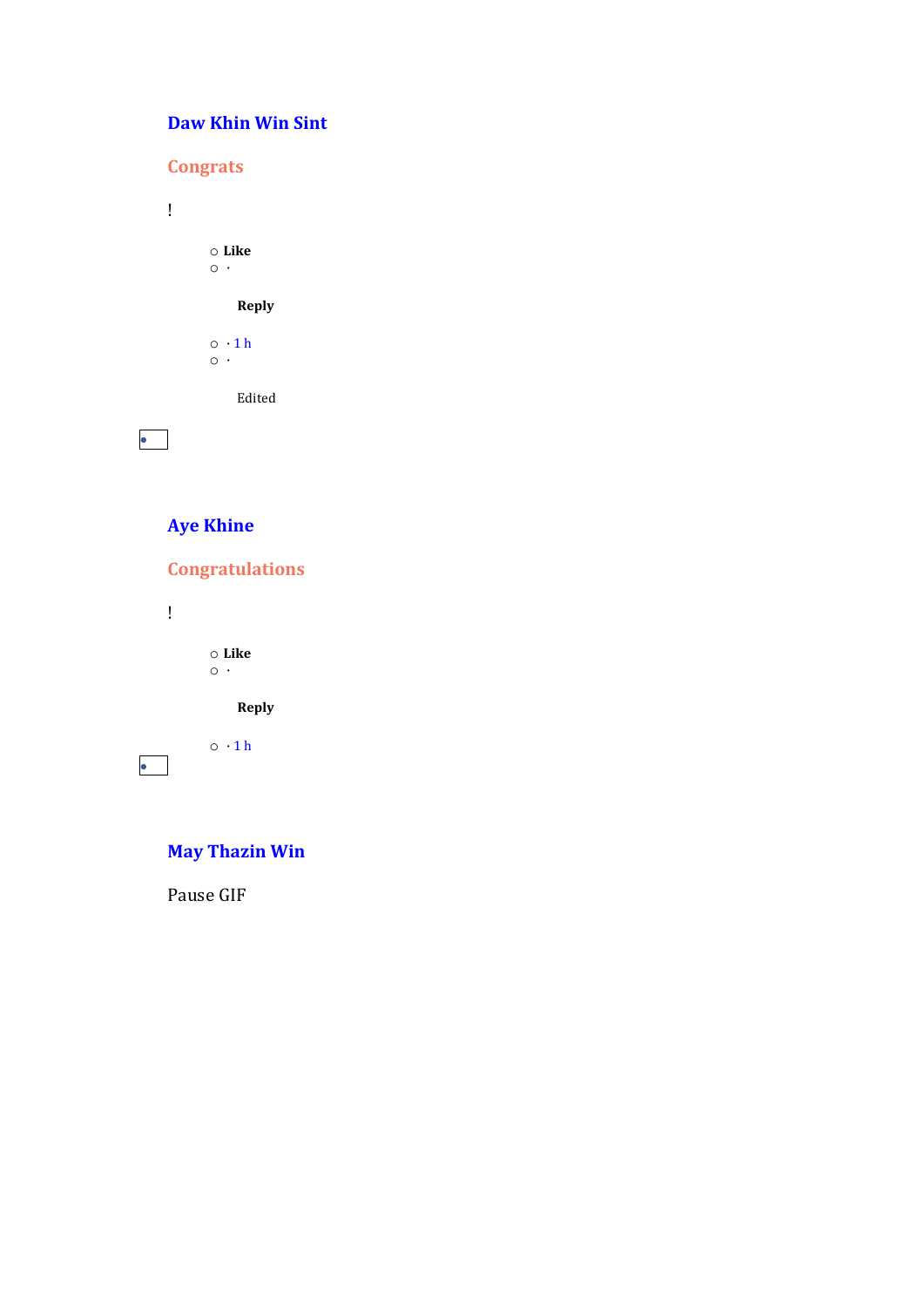

Tenor

 $\bullet$ 

 $\circ$  Like  $\circ\cdot$ Reply  $\circ \cdot 1$  h

### **Tun Lwin Tun Lwin**

Pause GIF

# **GIPHY**

 $\circ$  Like  $\circ \cdot$ 

Reply

 $\circ$   $\cdot$  1 h

**Yonn May** 

 $\bullet$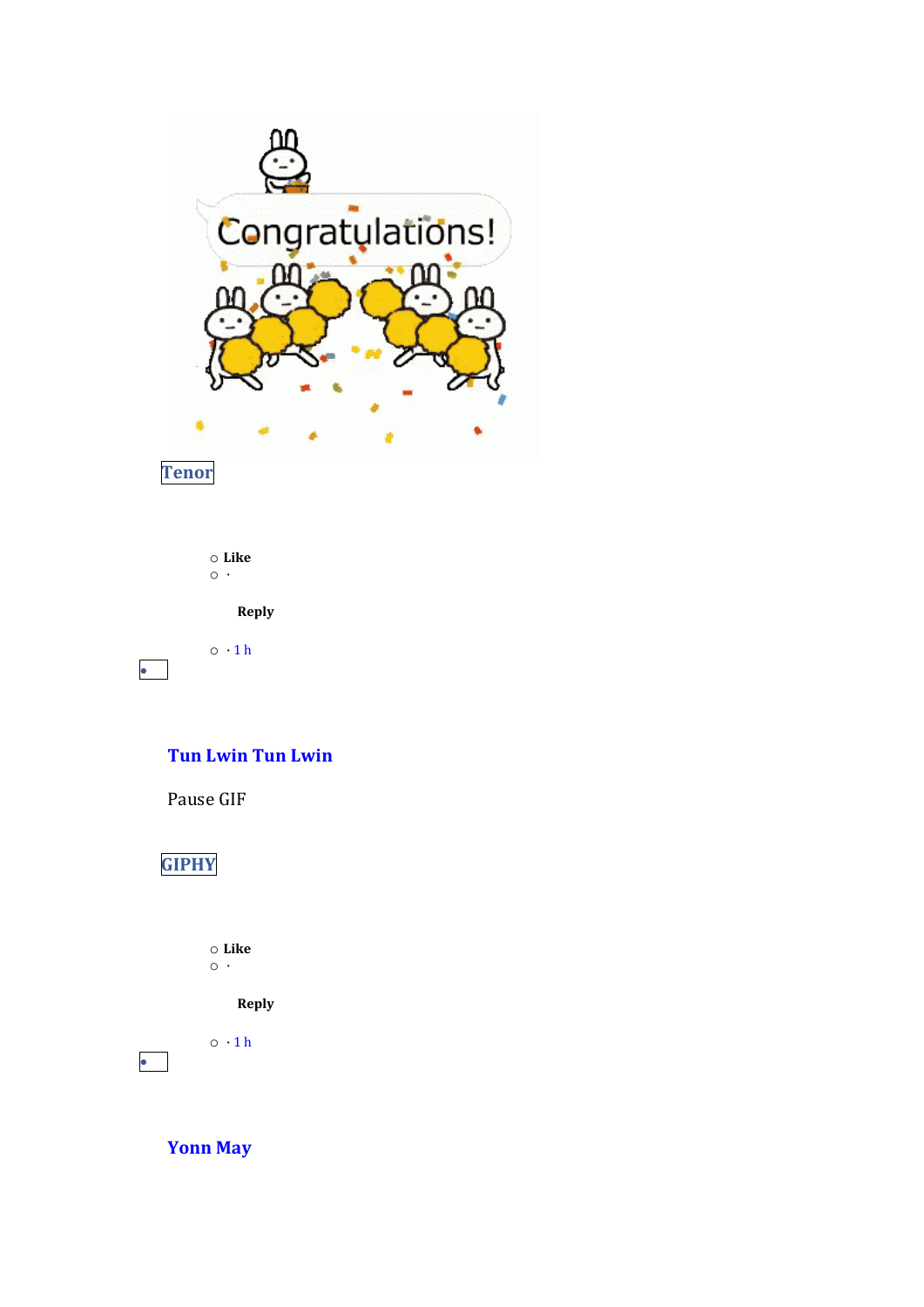#### **Congratulations**



# **[Lwin](https://www.facebook.com/lwin.aye.359126?comment_id=Y29tbWVudDoxMzI2NTgxOTI0Mjk3MDFfMTMzMzUwMjIyMzYwNDk4&__cft__%5b0%5d=AZWLQq9vxWl5LHjecCSjhojO8asaMS4rW2i6qf9kN3_-7zKNQFdR0UynOBzRWU9S46SXybhQ5PrD-9V56unRIjz_70x7yRuwAzzRhFTqrnZSzWeUzKOQcm4OWwysOAoCRxU&__tn__=R%5d-R) Aye**

# congratulation.

o **Like**  $\circ$  ·

**Reply**



# **Mary [Saung](https://www.facebook.com/mary.hniangsung?comment_id=Y29tbWVudDoxMzI2NTgxOTI0Mjk3MDFfMTMzMzUxMDMyMzYwNDE3&__cft__%5b0%5d=AZWLQq9vxWl5LHjecCSjhojO8asaMS4rW2i6qf9kN3_-7zKNQFdR0UynOBzRWU9S46SXybhQ5PrD-9V56unRIjz_70x7yRuwAzzRhFTqrnZSzWeUzKOQcm4OWwysOAoCRxU&__tn__=R%5d-R)**

#### **Congratulations**

o **Like**  $\circ \cdot$ 

#### **Reply**

 $\circ$   $\cdot$  [39](https://www.facebook.com/permalink.php?story_fbid=132658192429701&id=100070565614277&comment_id=133351032360417&__cft__%5b0%5d=AZWLQq9vxWl5LHjecCSjhojO8asaMS4rW2i6qf9kN3_-7zKNQFdR0UynOBzRWU9S46SXybhQ5PrD-9V56unRIjz_70x7yRuwAzzRhFTqrnZSzWeUzKOQcm4OWwysOAoCRxU&__tn__=R%5d-R) m

•

#### **[Maykha](https://www.facebook.com/maykha.maykha.7311?comment_id=Y29tbWVudDoxMzI2NTgxOTI0Mjk3MDFfMTMzMzUxNDc1NjkzNzA2&__cft__%5b0%5d=AZWLQq9vxWl5LHjecCSjhojO8asaMS4rW2i6qf9kN3_-7zKNQFdR0UynOBzRWU9S46SXybhQ5PrD-9V56unRIjz_70x7yRuwAzzRhFTqrnZSzWeUzKOQcm4OWwysOAoCRxU&__tn__=R%5d-R)**

Pause GIF

Big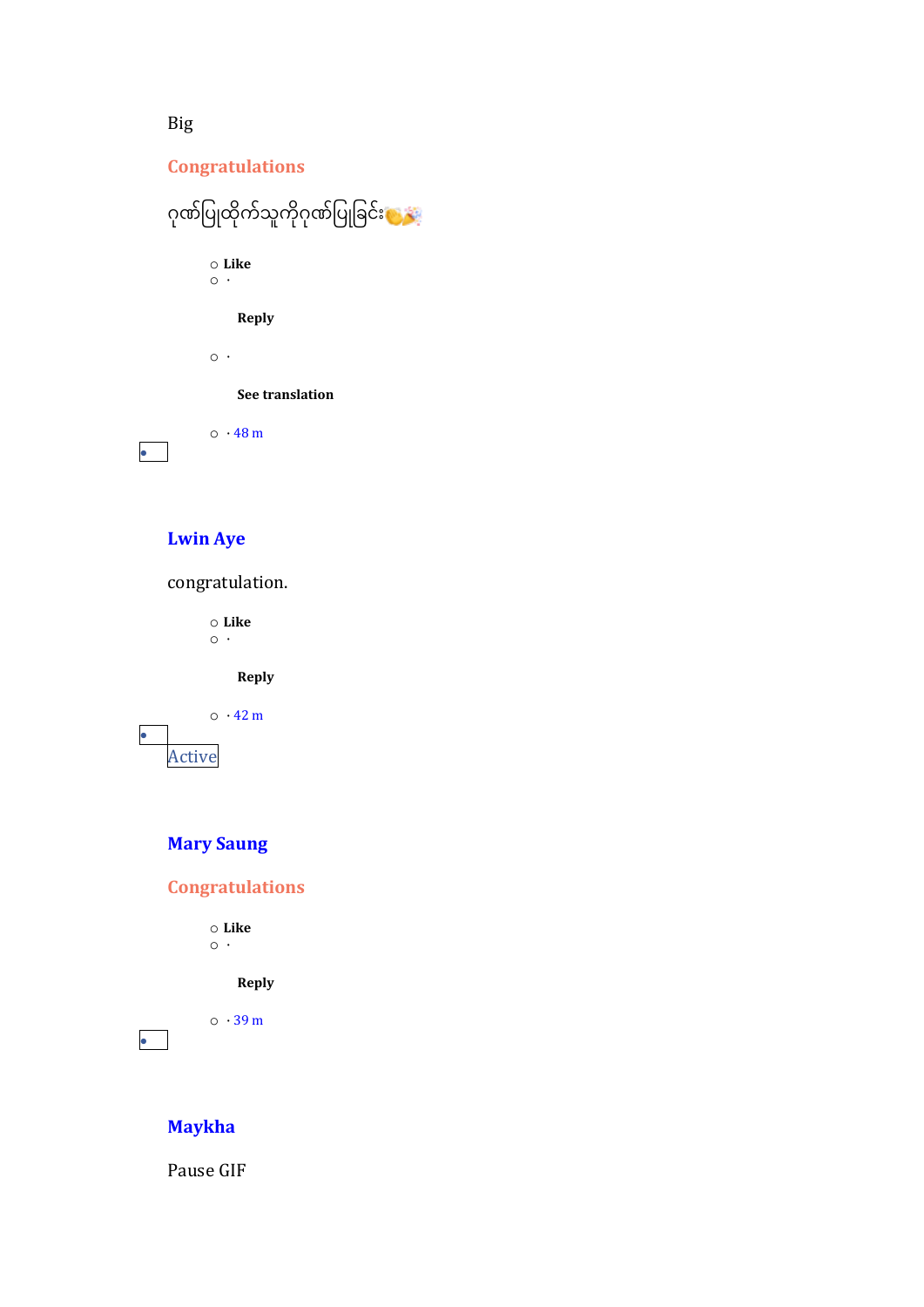# So Happy For You!

Congratulations

**Tenor** 

 $\bullet$ 

 $\circ$  Like  $\circ \cdot$ 

Reply

 $\circ$  · 35 m

#### **Nang Ngwe Htar**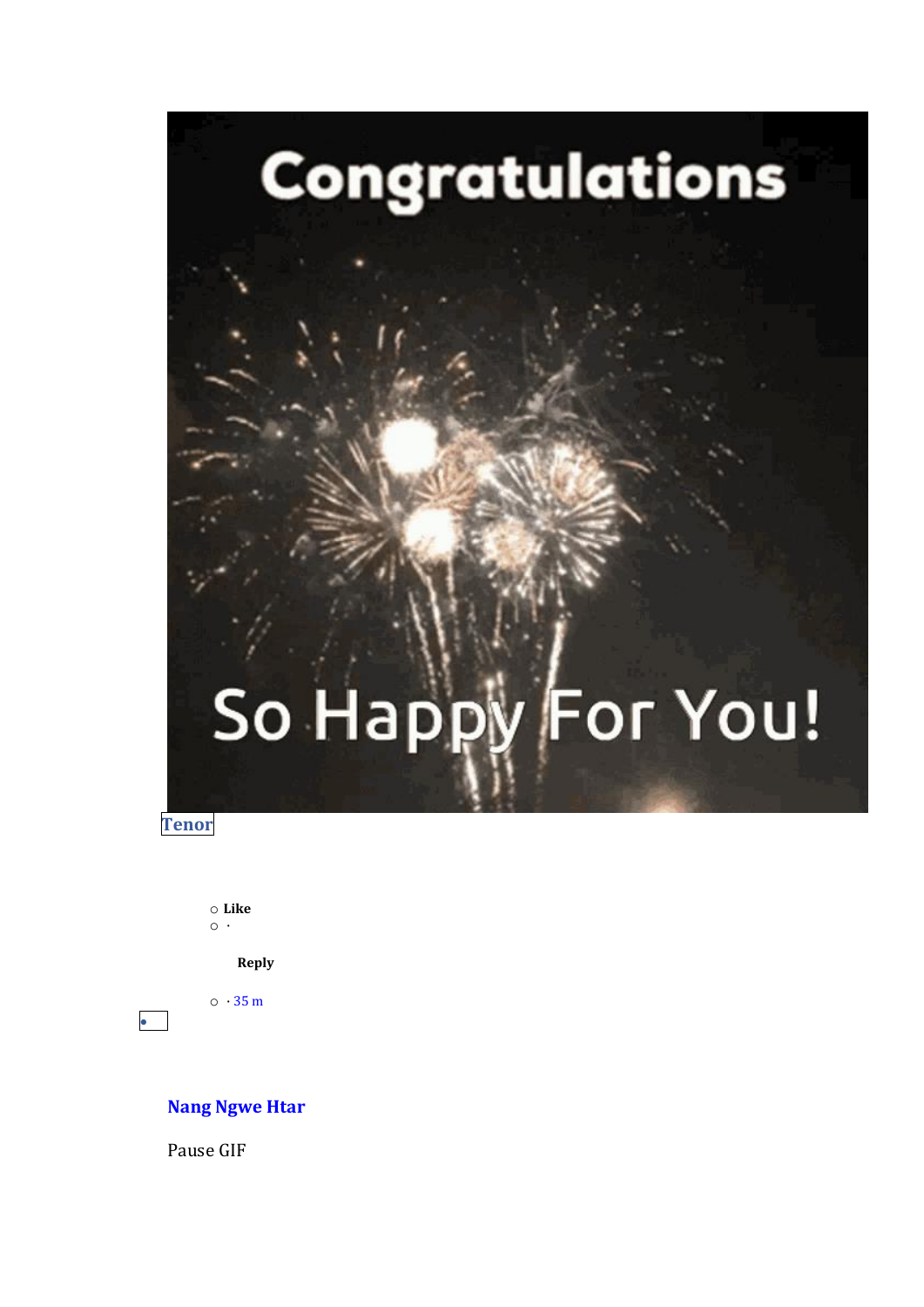



 $\circ$  Like  $\circ\cdot$ 

Reply

 $\circ$   $\cdot$  25 m

# **Aye Aye Mar**

**Big** 

 $\bullet$